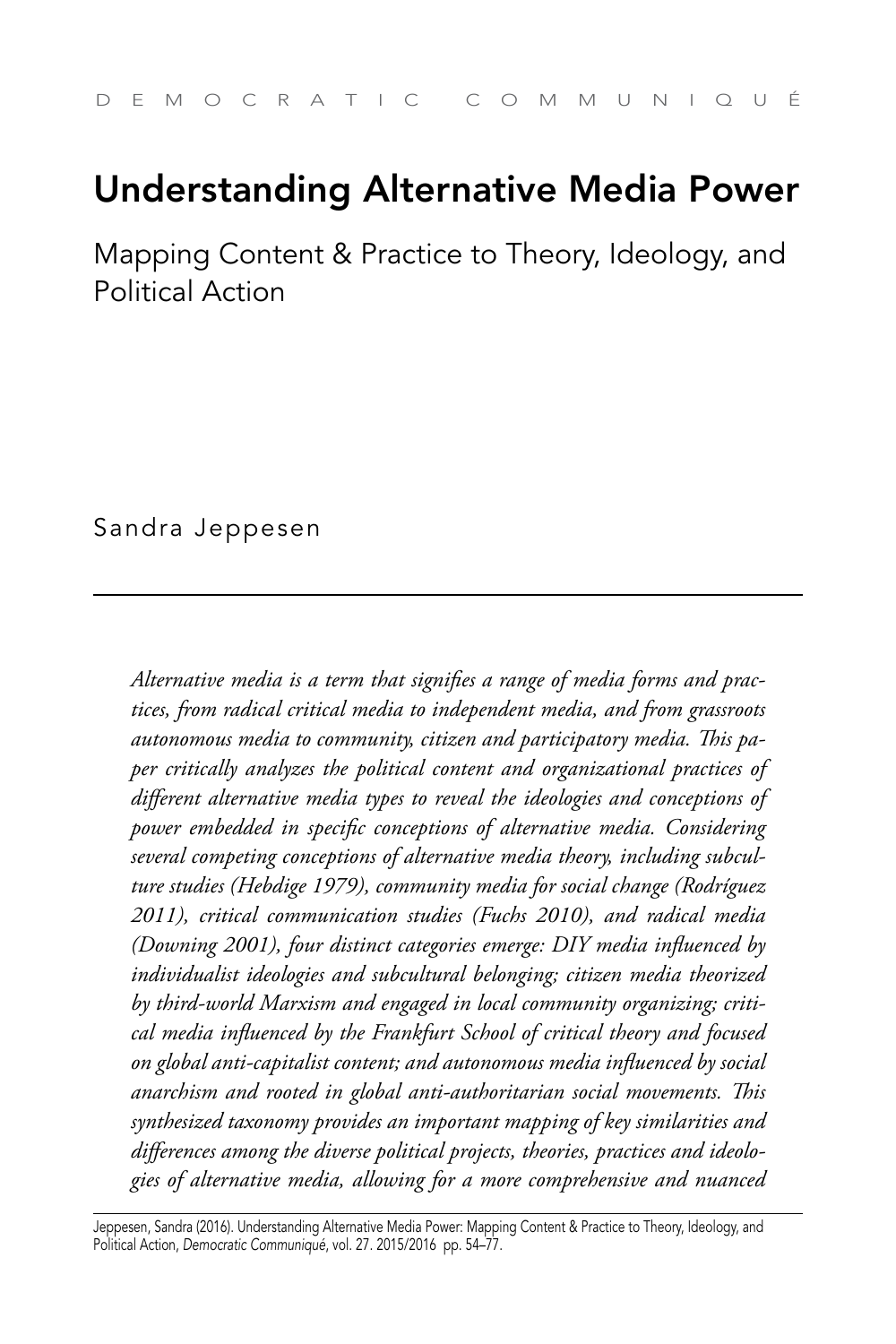*understanding of the limitations and political challenges to media power afforded by specific types of alternative media.* 

**Keywords**: alternative media; autonomous media; critical media; DIY; subculture; participatory media; citizens media; Marxism; anarchism; individualism

Alternative media theory examines the production of counter-hegemonic representations that have the potential to contest mainstream media power. Growing in popularity as a field of study since Chris Atton's important book *Alternative Media* (2001), 'alternative media' now seems to signify so many forms of media that it no longer designates anything specific. Pajnik and Downing provide a list of descriptors for 'alternative media—whether identified as "grassroots," "independent," "community," "participatory," "self-managed," "autonomous," "tactical," or "alternative"' (2008, 7). Rodríguez et al. identify a similar list of terms: 'alternative media, social movements media, participatory media, community media, radical media, grassroots media, autonomous media, the French term "médias libres," the Spanish term "medios populares," and citizens' media' (2014, 151). Bailey et al. argue that 'alternative media are articulated in many different ways – not only in relation to the mainstream media, but also as community media, as civil society media, and as rhizomatic media' (2008, xii). And Atton makes yet another list: 'In addition to 'alternative media', we will find terms such as alternative journalism, citizen journalism, citizen's media, community media, democratic media, emancipatory media, radical media and social movement media' (2007, 18). Seldom are these terms distinguished from one another in theoretical ways; rather these lists of terms seem to serve as equivalencies for the generalized category of 'alternative media'. However, critical attention to the distinctions among these forms of alternative media, including their ideological underpinnings, political values, social movement commitments, and conceptions of the empowered subject is crucial to understanding alternative media power. It is also key to exploring ways in which global alternative media might come together to strengthen their political projects across difference. But first we must know what these differences are.

Theorists and practitioners tend to stake competing claims for the function, purpose, content and organizational forms of alternative media. A closer look reveals at least seven specific contradictory claims. First, in terms of content, Pajnik and Downing (2008) argue that right-wing media can be alternative, as does Atton (2006), whereas other scholars (Fuchs 2010; Jeppesen et al. 2014) suggest that alternative media must have leftist social justice goals. Second, in terms of process, Atton (2002), Downing (2001) and others have indicated that horizontal organizational forms of media production are as important as products, a position disputed by Fuchs (2010) who asserts that a critical anti-capitalist message is key.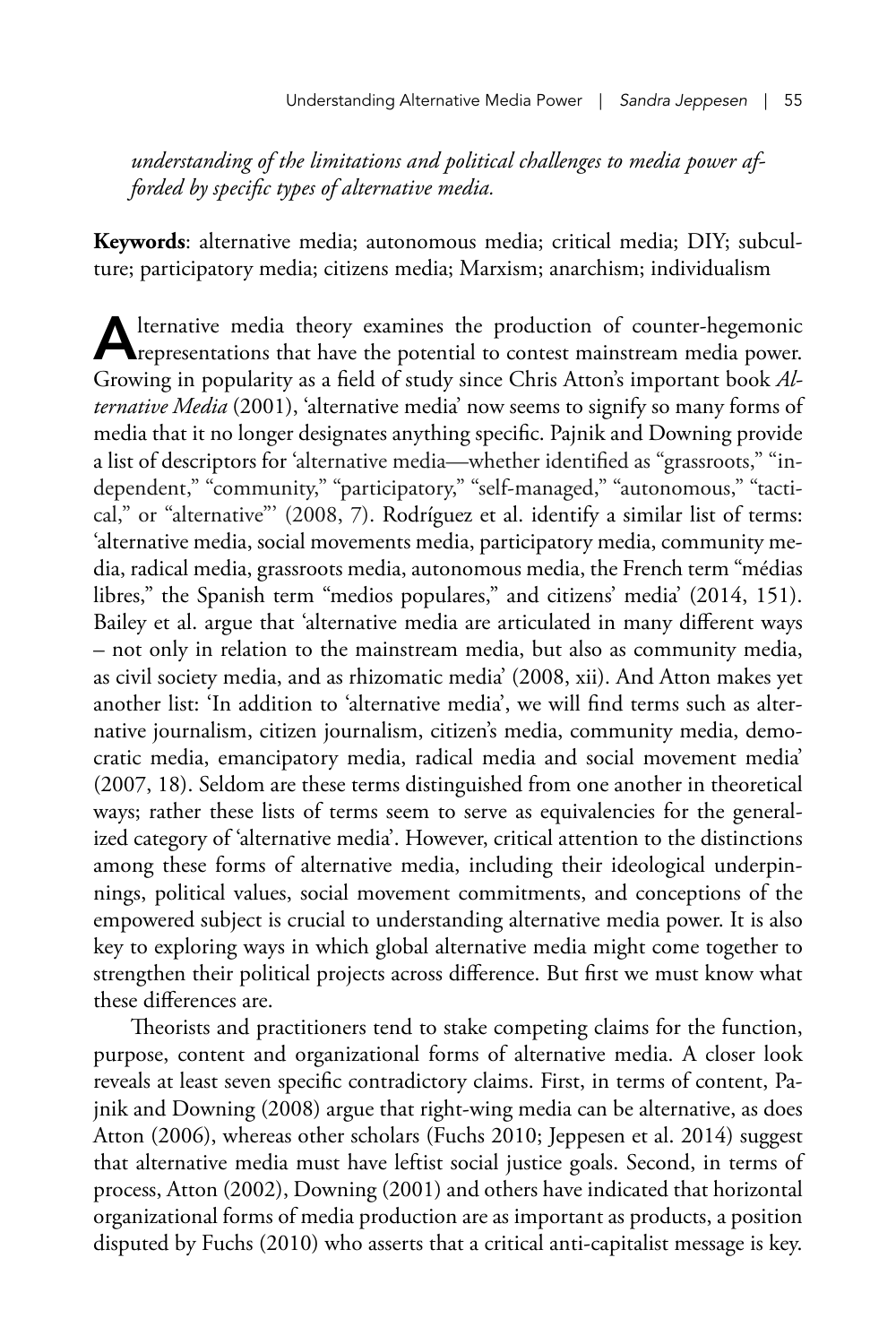Third, in terms of the size of media organizations, Pajnik and Downing argue that alternative media is small scale or nano-media, a claim echoed by Lievrouw (2011), whereas Fuchs asserts the need for alternative media to be large-scale, and Jeppesen et al. (2014) have found that alternative media ranges from small- to large-scale depending on specific objectives.

Fourth, focusing on media methods for the creation of social change, Lievrouw (2011) suggests that alternative and activist new media may be subcultural and ironic in stance (e.g. culture jamming), whereas Rodríguez (2001) shows that alternative media is used to provide perspectives on human rights violations, and Mattoni (2013) analyzes how they support mass protest mobilizations against austerity, neither of which are subcultural or humorous. Fifth, sharing Rodríguez's perspective, Bailey et al. (2008) suggest that alternative media serve a community, whereas Atton (2007, 21-22) suggests that alternative media practitioners such as bloggers write about personal experience rather than community objectives, and hope to gain a general audience beyond their community. Moreover, Khan (2010) notes that racialized, gendered, or heteronormative power dynamics arise in alternative media production, calling into question who counts as community. Sixth, Bailey et al. argue that alternative media is connected to civil society, advocating with NGOs and other institutions to change government policy, whereas Downing, among others, suggests that media activists are constructing alternatives in grassroots organizations that may also be anti-state (Downing 2001, Atton 2002, 2007, Breton et al. 2012a). Other theorists argue alternative media producers are engaged in cultural citizenship producing culture as political action in and of itself (Zobl and Drüeke 2012, Ratto and Boler 2014). Seventh, some theorists argue that alternative citizens' media provide opportunities for production by non-professional media producers (Rodríguez et al. 2014, Atton 2002), whereas Jeppesen et al. (2014) find that many grassroots media activists have degrees in media or communication studies. Conversely, Deuze argues that citizen journalists (e.g. citizens who capture live footage on cell phone cameras) typically contribute their footage to mainstream TV news, rather than alternative media (2006, 272).

These seven sets of contradictions and tensions in the alternative mediascape, I argue, derive from the fact that scholars signify different things by 'alternative media'. To clarify our understanding of alternative media and its potential challenges to power, we need to examine the different theoretical foundations and underlying ideological perspectives. Accordingly, this paper identifies four key categories of alternative media (DIY, community, critical, and autonomous); maps them according to content, processes, and social movement actions; and analyzes their political ideologies, considering who is claimed as the empowered subject.

The mediascape has changed profoundly with Web 2.0 with the addition of digital media affordances to the repertoire of contention, including such practices as user-generated content (van Dijck 2009), clicktivism (Karpf 2012), hacktiv-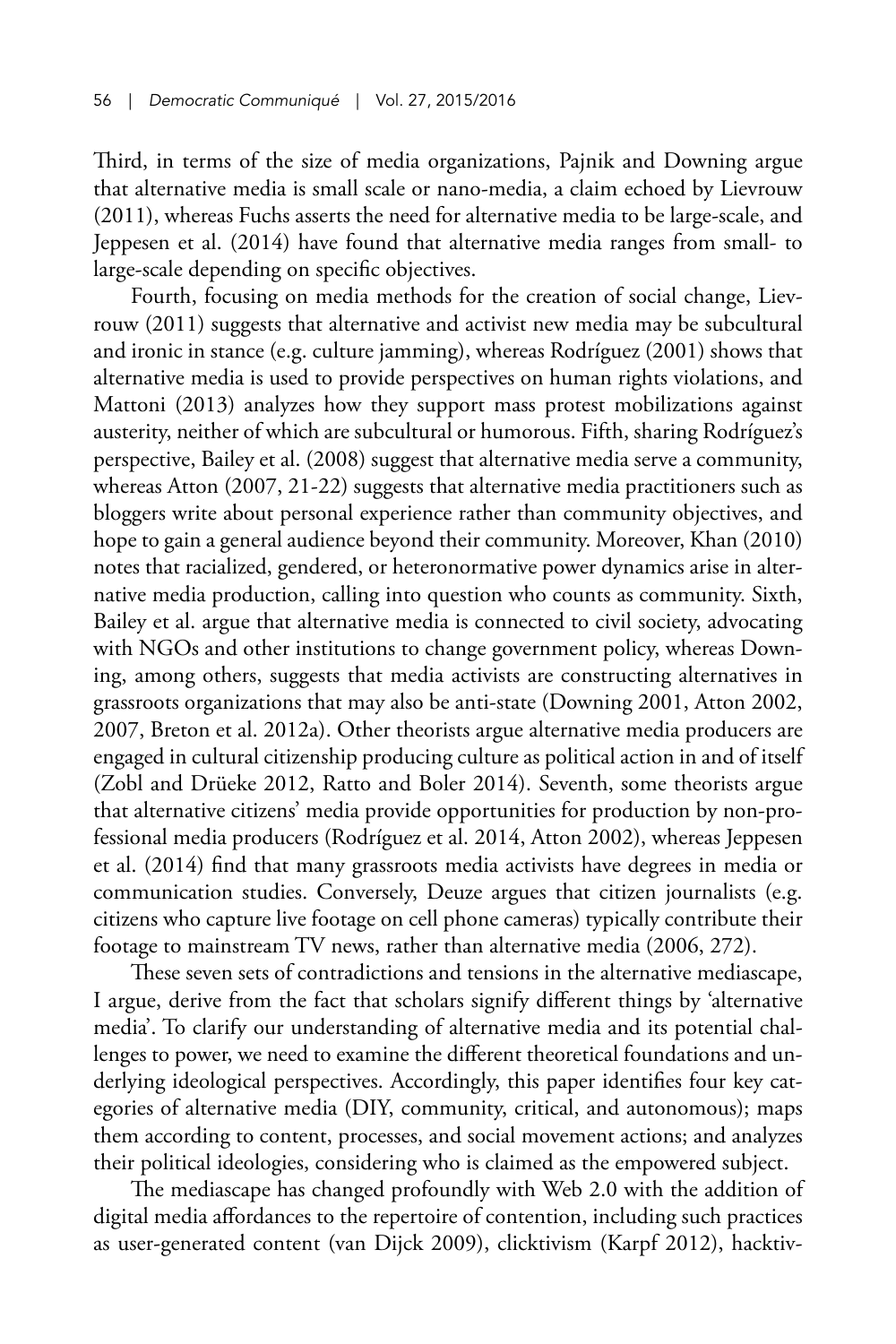ism (Milberry 2012), hashtag activism (Thrift 2014, Gerbaudo 2012), connective action (Bennett and Segerberg 2013), and more, but these specific digital media practices are outside the scope of this paper. One might argue that the ideological and political foundations of the four categories of alternative media proposed here provide a decision-making framework regarding the uptake of digital technologies in specific alternative media practices (e.g. should Facebook be used in anti-capitalist organizing? Does it put users at risk of state surveillance? Or does it provide opportunities for horizontal organizing?). One might also argue that technologies shape media practices (e.g. as per Bennett and Segerberg [2013], following the logic of connective action, activists less often join large groups in collective action but mobilize connectively through personalized digital actions). These important debates will continue be taken up beyond the pages of this article.

|                                  | DIY media<br>& Culture                                        | Community &<br><b>Citizen Media</b>                                                                                      | <b>Critical Media</b>                                                                           | <b>Autonomous</b><br>& Radical<br>Media             |
|----------------------------------|---------------------------------------------------------------|--------------------------------------------------------------------------------------------------------------------------|-------------------------------------------------------------------------------------------------|-----------------------------------------------------|
| <b>Theoretical</b><br>foundation | Birmingham<br>School; Subcul-<br>tural studies                | Development<br>Communica-<br>tion; Com-<br>munication for<br>Social Change<br>(CfSC)                                     | Frankfurt<br>School; Critical<br>Theory                                                         | Anarchist<br>theory; Social<br>Movement<br>theories |
| Key text                         | Dick Hebdige<br>Subculture, the<br>Meaning of Style<br>(1979) | Clemencia Ro-<br>dríguez Fissures<br>in the me-<br>diascape: An in-<br>ternational study<br>of citizens' media<br>(2001) | Christian Fuchs<br><i>Foundations</i> of<br>Critical Media<br>and Information<br>Studies (2011) | John Downing<br>Radical Media<br>(1984, 2001)       |

Four Theoretical Foundations of Alternative Media

*Table 1. Theoretical Foundations of the Four Types of Alternative Media*

# *DIY Media and Culture*

Theories of do-it-yourself (DIY) media and culture emerged out of the Birmingham School of cultural studies, specifically in the field of subcultural studies. In Dick Hebdige's seminal work in this field, *Subculture: the Meaning of Style* (1979), he argued that the post-war breakdown of consent was reflected in the development of youth subcultures, such as mods, teds and punks, who challenged cultural hegemony through style, music, fashion, and underground culture, including alternative media such as punk fanzines, music, and art. In particular, punks were attempting to carve out a space for cultural production where musicians had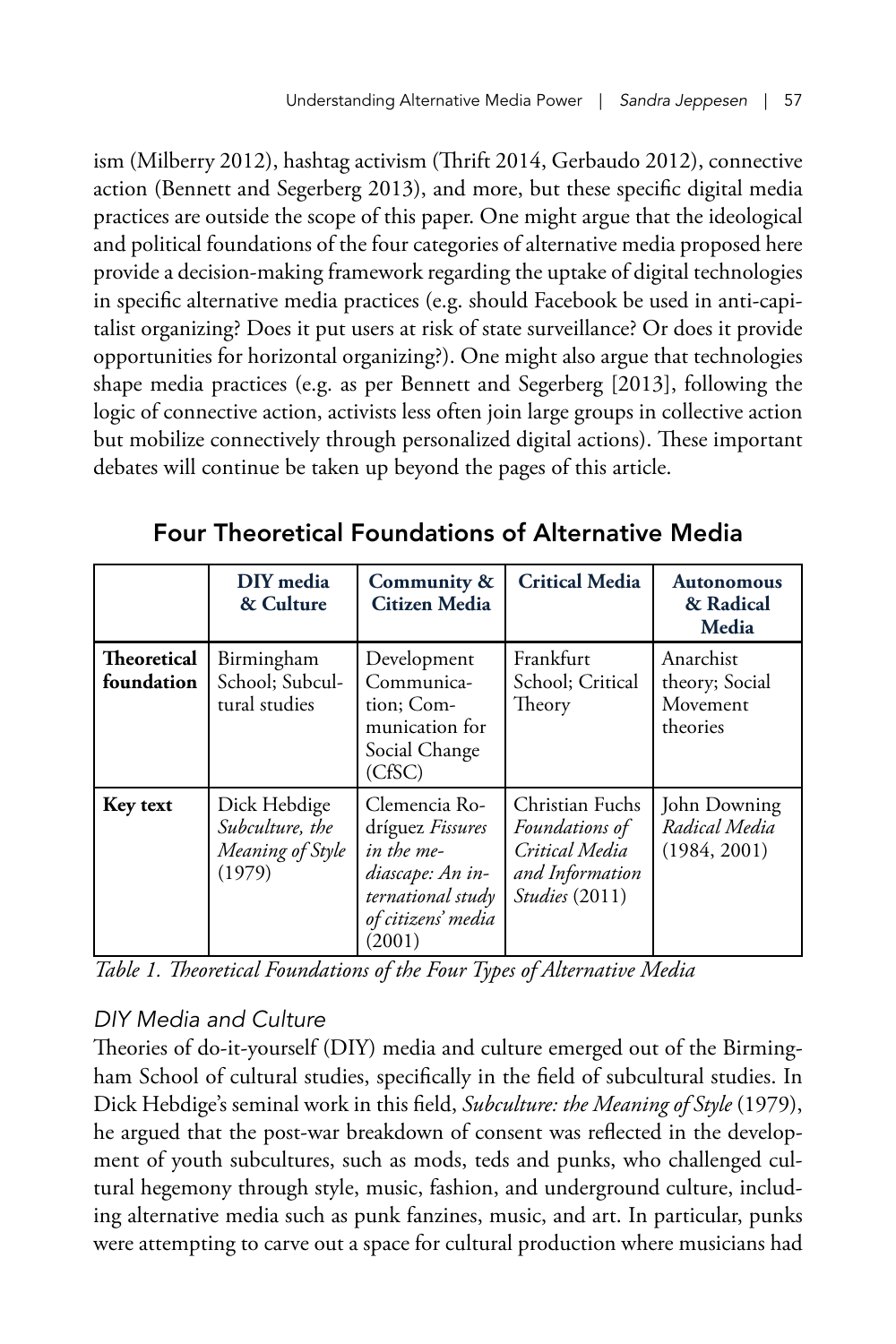more control over their music, and used music and fashion to challenge social norms. Punk lifestyle practices signaled counter-hegemonic identities for disillusioned working-class and middle-class youth who rejected consumer capitalism. Sub-identities developed such as Afropunk, Riot Grrrl, and Homo-core, challenging straight-white-male domination within the punk scene itself. Responding to the underground movement of punk, capitalism quickly co-opted the subculture, first through commodification, where torn clothing and safety pins were soon seen on fashion runways, and second, through ideological incorporation, where punks were redefined in the mainstream media as being 'just like other kids.' Both forms of incorporation removed the political resistance in punk media and culture, selling disillusion back to youth cultures as a commodity. This form of alternative media emphasizes empowerment through subcultural identity and belonging, cultural citizenship, challenging commodification and the branding of youth, and emphasizing independent cultural production outside of the corporate mainstream (however not necessarily anti-capitalist).

Duncombe (1997) explores the subcultural, underground roots of zines as a particular form of DIY alternative media, arguing that 'zinesters' or zine producers 'consider what they do as an alternative to and strike against commercial culture and consumer capitalism' (3) by creating spaces that are a 'haven in a heartless world' (174) where the personal can actuate the political.

Atton (2002) also focuses on zines and alternative news media in his early work, suggesting that the process of producing zines is as important to zinesters as the final content. He argues that mass media news is socially constructed, and that 'the alternative press's responses to such construction [are] demonstrated not simply by critiques of those media but by their own construction of news, based on alternative values and frameworks of news-gathering and access' (Atton 2002, 10). These alternative values influence what DIY media producers deem newsworthy in terms of content, and also how they relate to readers and social movements. Atton offers examples of 'activist-run, grassroots alternative press of the UK' (83), including *Green Anarchist*, *SchNEWS*, *Do or Die!,* and *Squall*. He asserts that organizational forms with 'loose internal structures' (83) are key, as participants reduce hierarchies, rotate tasks, share skills, and use consensus decision-making, all based on 'an anti-authoritarian ethos' (83).

Important in promoting zine culture, the Riot Grrrl movement established oppositional political frameworks through DIY female-centric music scenes. The Riot Grrrl movement started in Washington DC in the summer of 1991 (Kaltefleiter 2009, 227). Many of the women in the punk scene were 'talking about starting their own revolution—girl riot—against a society they felt offered neither validation nor legitimization of girls and women's experiences….Riot Grrrl shows served as stages of empowerment that broadened transgressive arenas of music, visual art, street politics, and personal writing' (227-8). Zines and other media and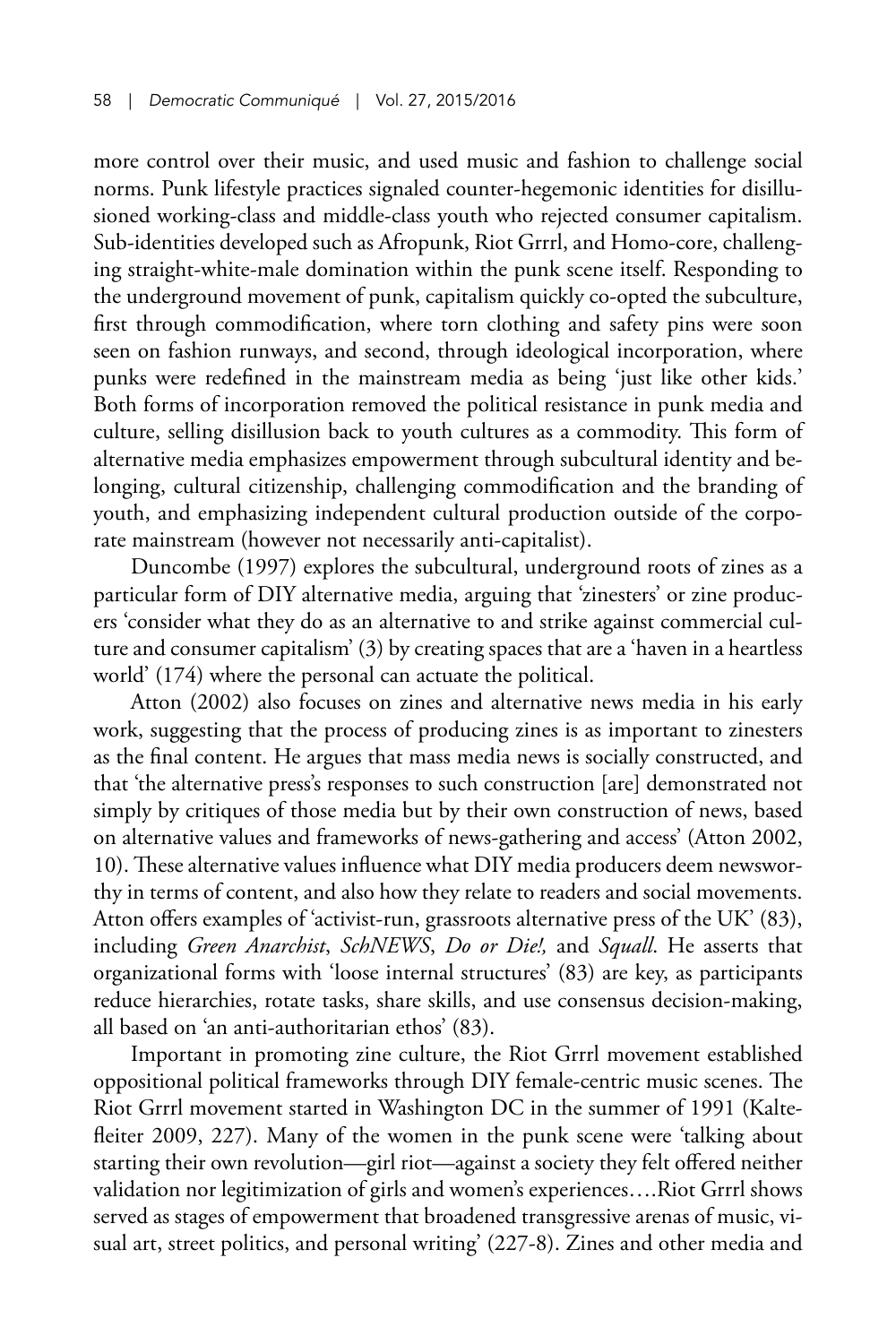art produced by punk women communicated feminist concerns, not just about the music industry, but about politics in general. DIY media is thus often connected to the politics of everyday life, as participants choose lifestyles and make media that challenge society's oppressive norms.

The DIY party and protest movement is a political activist subculture theorized by McKay (1998) in his book on Reclaim the Streets (RtS), a festive dance party and roving street protest. Starting in London UK, RtS quickly spread to global locations. Like No-Border Camps and Queeruption, it is a banner group with autonomous chapters that organize protest convergences in different cities. RtS challenges the dominance of road culture, shutting down streets to cars and using them for protest parties. No-Border Camps offer multi-day camps on borders challenging immigration policies (Feigenbaum, Frenzel & McCurdy 2013). Queeruption organizes autonomous spaces for radical queer culture (Brown 2007).

Cultural citizenship theory emerges with DIY alternative media at its centre (Ratto and Boler 2014), and a strong focus on feminist perspectives (Zobl and Drueke 2012). Payne argues that feminist-oriented 'alternative media plays a crucial role in the constitution and negotiation of political interests and collective identities' (2012, 66) for women. Feminist DIY media production and content together produce feminist subjects, she argues, rather than simply reflecting a predetermined political position. Subcultural movements create social spaces for the sharing and creation of alternative political ideas and subjectivities.

The challenge in DIY culture is the tendency of capitalism to co-opt subversive cultural movements, therefore the focus remains on finding ways for counter-hegemonic cultures to resist incorporation. The Riot Grrrls, for example, refused to speak to the corporate media. Other media activists open their own social centres, such as Ste-Émilie Skillshare in Montreal, a DIY community arts space organized by queer and trans people of colour (Jeppesen, Kruzynski & Riot, forthcoming). DIY spaces are not easily incorporated, as they are self-managed and collectively run. The concerns of DIY media revolve around identity, ownership of cultural production, resistance to co-optation, and self-empowerment.

# *Community and Citizen Media*

Sharing the concern of DIY media for self-representation of marginalized groups, the work of community and citizen media emerged out of the 'international field that was first labeled Communication and Development (or Development Communication), better known today as Communication for Social Change (CfSC)' (Rodríguez et al. 2014, 151). The dominant development communication paradigm had assumed that media was both an indicator and a facilitator of modernization in so-called developing countries. Challenges to this framework emerged from dependency theory, which suggested that the relationship of the Global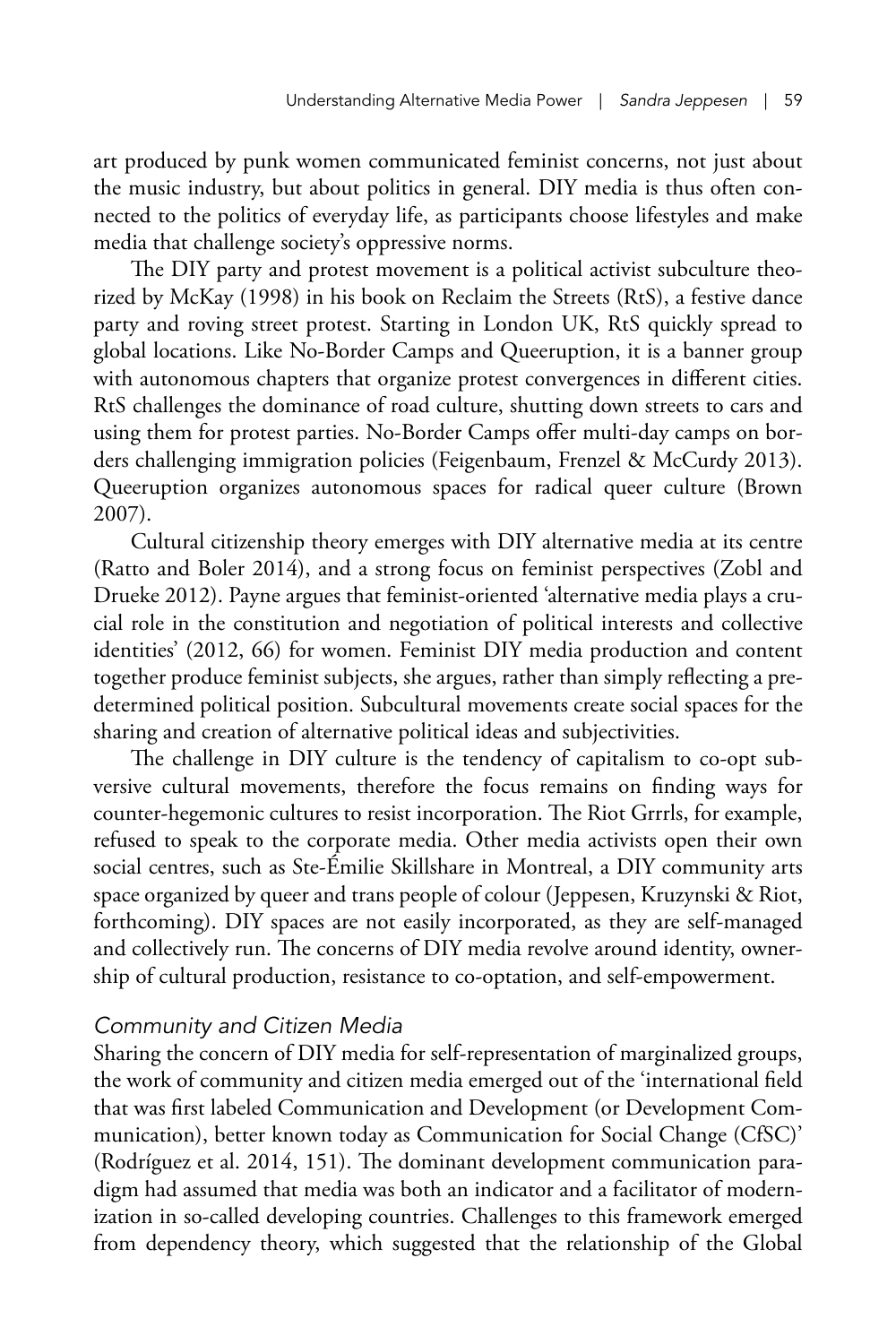North (core) to the Global South (periphery) risked reifying and maintaining the existing differential development of the core and periphery.

Rejecting the modernization model of development communication, where development agencies from the Global North would implant new communication technologies in the Global South, local community media was developed involving community member participation at all stages, particularly in the planning and decision-making of media initiatives. Community and citizens' media is thus situated in anti-colonial and postcolonial theories, and relies on thinkers such as Paolo Freire and Frantz Fanon, both of whom wrote about the grassroots community struggles of colonized people to overthrow their oppressors, the former through radical pedagogies (Freire 1970), and the latter through the use of a range of strategies from community organizing to armed struggle (Fanon 1961).

Situated in this intellectual context, Clemencia Rodríguez (2001) has found that citizens' media are not just informational, but also dialogical, as community media is a space for the practice of citizenship. Citizens' media add to the concept of community participation the notion that citizens who represent themselves, their needs, concerns, perspectives and ideological positions in local alternative media are participating in the public sphere in a variety of ways:

community communicators use media technologies to 'trigger' different types of communication processes—they intervene to repopulate the public sphere, to activate interaction between local government officials and their constituencies, or to trigger performative communication happenings. (Rodríguez et al. 2014, 159)

Community and civic participation arise from community-based communicative action, and community radio is not simply an alternative news channel, but rather a hub for community dialogues, social-political action, and interactions among community members.

Bailey et al. similarly argue that alternative media must first and foremost be understood as serving a community. They suggest that community is defined by 'close and concrete human ties and by a collective identity' (2008, 7), similar to a big family (8). They also locate these features beyond geographical proximities, in communities of shared interest or practice, and interpretive, imagined or virtual communities (8-9). They articulate community media production as a pedagogy of the oppressed (Freire 1970), where students co-produce knowledge with their teachers in a process of coming to consciousness or *concientizacion*. As such they argue that 'participation is situated in a context of reduction in power imbalances' (Bailey et al. 2008, 12). People producing citizens' media develop a growing sense of themselves as participants in democratic decision-making, able to influence policy-makers and shape the direction of their local communities, often addressing inequities and human rights violations.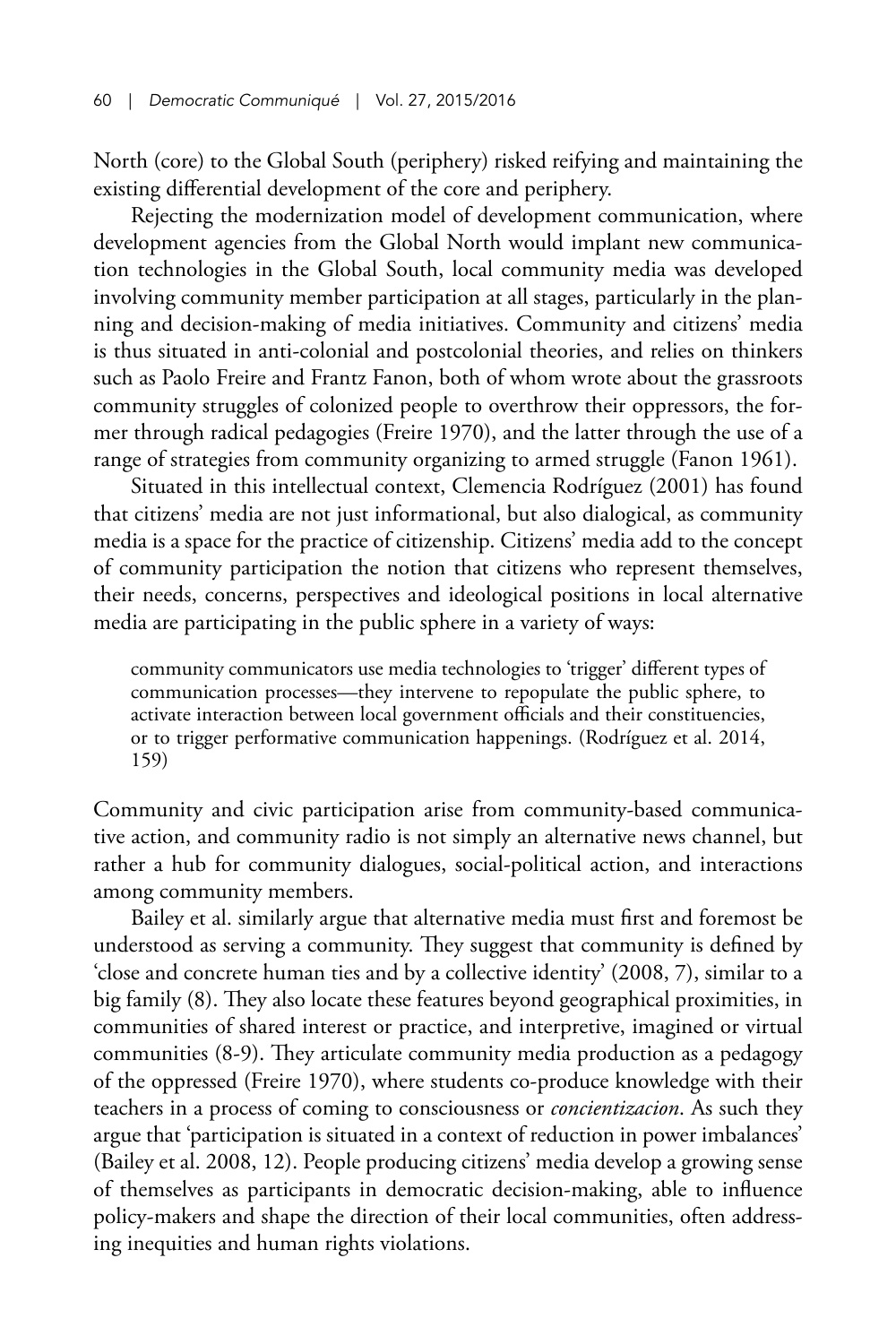Bailey et al. derive their definition of alternative media from AMARC, the World Association of Community Radio Broadcasters<sup>1</sup>, a global organization with roots in Latin American community radio. AMARC defines community radio as 'a "non-profit" station, currently broadcasting, which offers a service to the community in which it is located, or to which it broadcasts, while promoting the participation of this community in the radio' (Bailey et al. 2008, 7). The conclusion follows that alternative media serve a community, and 'empower community members to co-decide at both the level of media content and organization' (14). Much of their theorizing derives from international organizations such as AMARC, UNESCO, etc., in contradistinction to DIY theory, which derives its practices and ideas from grassroots cultural producers. The field of community and citizens' media has an international scope and tends to derive its case studies, theories and ideologies from the Global South. Indeed this is now 'arguably the most internationalized area of research' (Rodríguez et al. 2014, 162) within alternative media studies.

Huesca and Dervin argue that 'the underlying dialectical symbiosis of the theoretical and applied remains the single most important factor distinguishing Latin American communication theory as a coherent body of work' (1994, 54), with challenges to the dominance of Western ideologies playing a close second (55), emphasizing power differences or 'inegalitarian structures within cultures and between nations' (55). Global colonial and neoliberal politics have been key concerns, in addition to challenging 'unidirectional information flows' (56) and offering 'global political strategies for transforming the status quo' (63). Moreover they argue that 'Fundamental to a theory grounded in praxis was the notion that education, politics, culture, or communication could not be distanced *from* the social bases, which must serve as their own example in the struggle for *concientizacion*' (63). They demonstrate how the field of CfSC integrates cultural studies, transnational studies, empirical case studies and an emphasis on praxis, arguing for both a deeper understanding of the interdisciplinarity of this field by non-Latin American scholars, and the need to move beyond the limitations of oppositionality or alterity (67). Howley's edited collection *Understanding Community Media* also demonstrates the shift within community media studies to understanding ways in which local community media fit into global movements in the postcolonial context. However we must be careful to understand that CfSC strongly emphasizes countering relationships of inequality not only within communities of practice, but also from the perspective of these communities in critical relation to an intensifying global political, economic, and cultural Western hegemony in the era of neoliberalism.

<sup>1.</sup> The acronym comes from the French: *Association Mondiale Des Radiodiffuseurs Communautaires*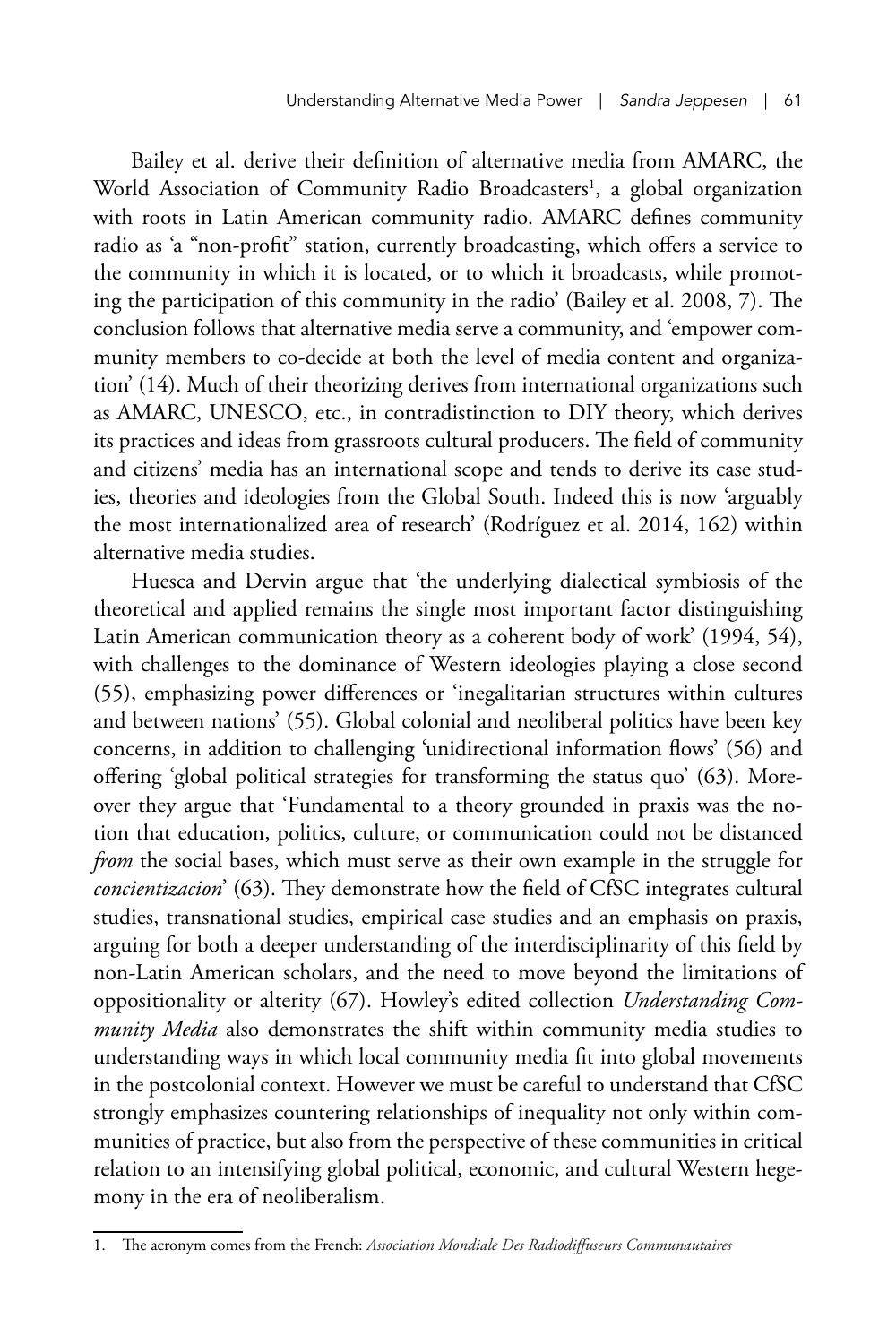## *Critical Media*

Critical media has emerged out of the Frankfurt School of Critical Theory, analyzing alternative media from the perspective of its role in capitalism, whereby its focus on inequality under neoliberal capital links it to community media. In *Foundations of Critical Media and Information Studies*, Christian Fuchs posits that, 'Alternative media are mass media that challenge the dominant capitalist forms of media' (2011, 298). Key for critical media, however, is fostering a Habermasian public sphere. Fuchs therefore argues against the demassification of audiences into niche counter-publics, such as one might find in DIY punk media, or local community media, and in favour of building a diverse but unified global anticapitalist counter-public. This counter-public must be proletarian, including any groups in oppressive work relations under neoliberalism in the post-economiccrisis context. Critical media also builds on Horkheimer and Adorno's critical analysis of consumer culture, in which audience reception is painted as a form of false consciousness. Fuchs suggests that, 'citizen journalism, self-managed ownership, alternative distribution and critical reception are desirable qualities of alternative media,' but, he argues, 'not necessary conditions' (2011, 301).

Fuchs makes a strong argument for the 'ideal case for journalism,' which would be 'a different societal framework, which allows all citizens to have the time, skills and resources so that they can all act as critical journalists' (2011, 301). This differs from community media, which privileges not journalism skills but personal experience and perspectives in media. In Fuchs' alternative society, the practices of writers and readers of media would be enacted in a Habermasian public sphere that is fully inclusive, 'in which decisions are taken collectively in participatory grassroots processes' (301). This is a society which Fuchs argues is completely at odds with the functioning of capitalism and thus impossible to create in the present. He suggests that leftist magazines with broad circulation such as *Z Magazine* and *The New Internationalist*, despite practices of professional journalism and hierarchical editorial structures, should be considered alternative media because of their anti-capitalist content and widespread distribution. This is an important characteristic of critical media, emphasizing content and reception over participatory structures.

Critical media puts an emphasis on widely distributed messages that reach and construct large counter-publics. While patriarchy, racism and sexism should be critiqued, Fuchs argues that these dominations must be articulated to capital. The critical media approach emerged in the Euro-American anti-austerity posteconomic-crisis context, which has reinstituted the centrality of class divisions. Therefore, the underlying assumptions about the public sphere depend on not just the producers, but also the audience being proletariat, which Fuchs expands to include many groups in oppressive work relations under neoliberalism.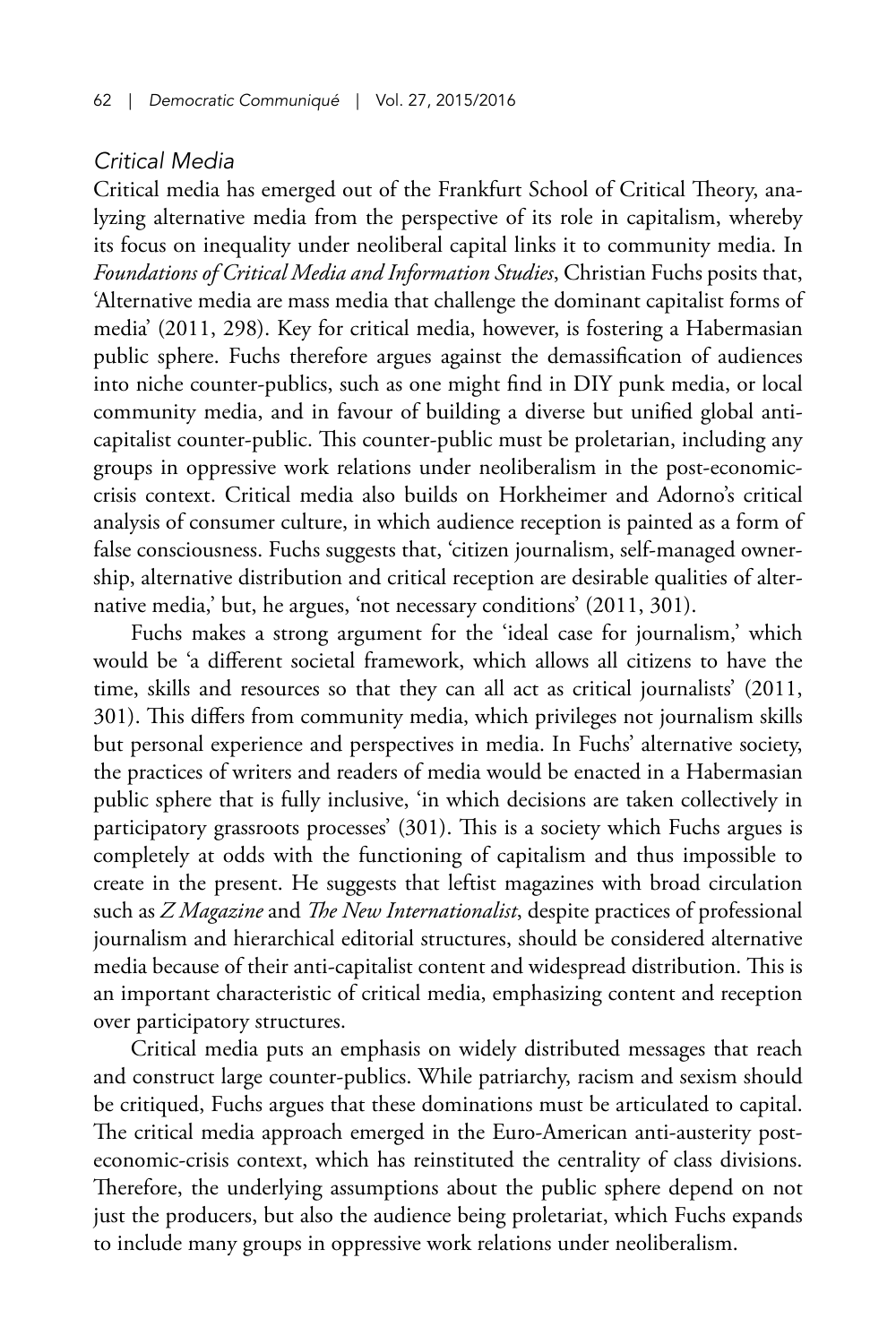Critical media scholars increasingly take a political economy approach to alternative media (Brophy et al. 2015, among others). Dyer-Witheford, for example, suggests there must be 'new ways in which emergent media networks are made to circulate struggles rather than commodities' (1999, 60). These struggles take place through critical media production and reception that challenges contemporary neoliberal capitalism. Cohen argues similarly that 'a dynamic Marxist political economy approach can account for the processes, practices, and structures that have resulted in the increasing precarization of cultural work' (2012, 142) including the production of alternative media. This requires 'broadening the focus from individual experiences to consider cultural workers as part of a class of workers struggling over the terms of the commodification of their labour power' (144). In other words, critical media theory focuses on collectively organized media production, considering the role of media activists as exploited and often unpaid workers. The primary concern of critical media then is to build a global anti-capitalist counter-public of producers and readers powerful enough to overthrow neoliberal capitalism.

#### *Autonomous and Radical Media*

Theories of autonomous and radical media emerge out of the social anarchist and anti-authoritarian theoretical fields, including social movement studies and, more recently, intersectionality theory. In *Radical Media* (1984, 2001), John Downing introduces social anarchist perspectives that emphasize radical content and organizational structures of alternative media. Downing argues that the means of production and distribution must be ethically consistent with the ends. An 'aspect of anarchism's angle of vision …is prefigurative politics, the attempt to practice socialist principles in the present, not merely to imagine them for the future. Self-managed media represent one such project' (Downing 2001, 71). The organizational structures, similar to the community media approach, must allow for participatory decision-making and self-management of media work.

In *Autonomous Media* (2005), Langlois and Dubois suggest that, 'True alternative discourses can only be fostered through a media organization that remains open, transparent, and non-hierarchical. For that reason, autonomous media move beyond the issues of content and into those of organization, participation, and empowerment' (9). They consider feminist media, indigenous film-making, video and radio, and the rise of online communicative action (11) all to be key in autonomous media. Anarchist culture emphasizes the horizontal organizational structure of media practices:

anarchist values and practices are against domination, be it in the form of hierarchies, unequal power relations, structural inequities, or authoritarian behaviours. Media practices derive from this principle. (Jeppesen 2012, 264)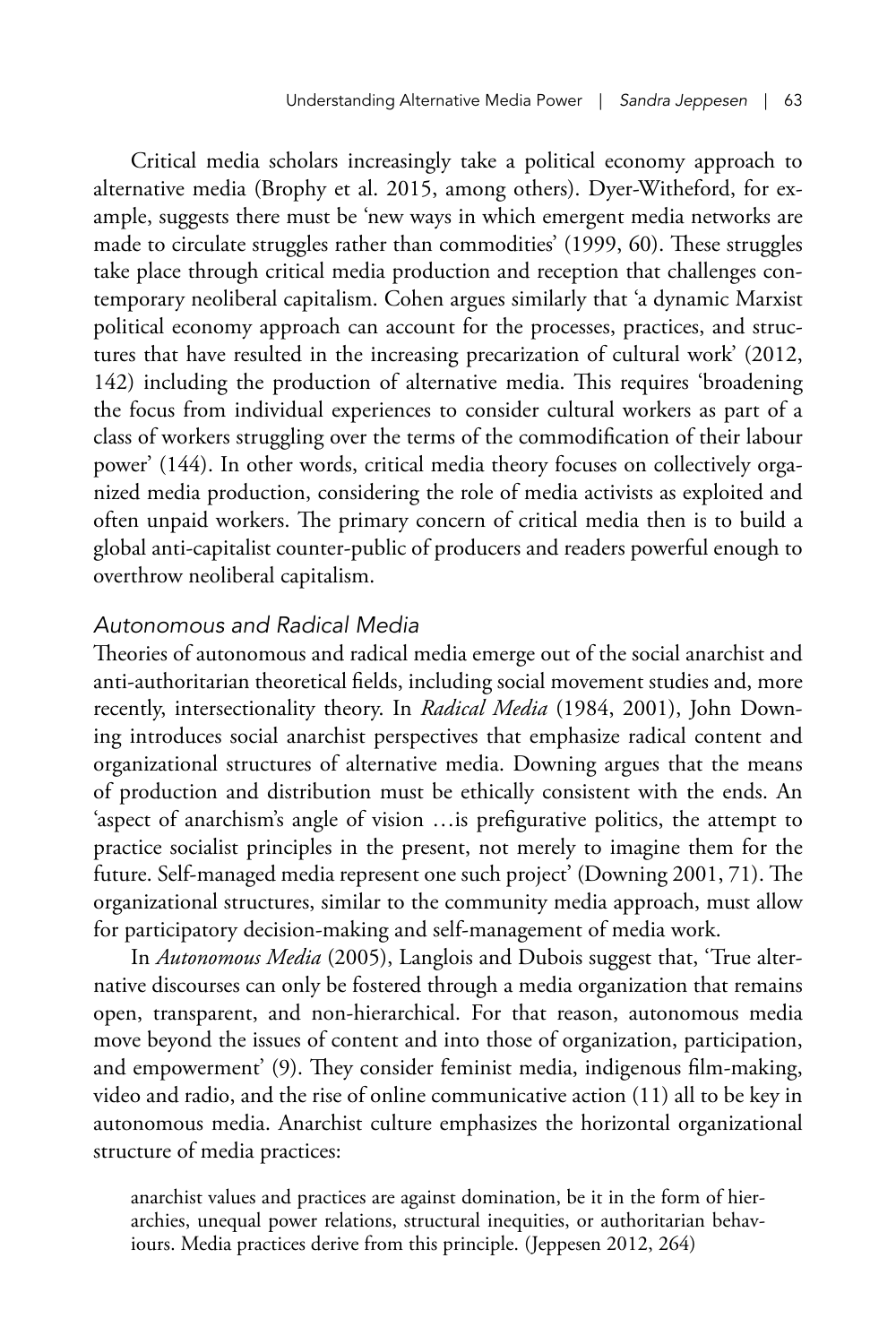Rather than top-down relationships of domination, David Widgington suggests that collective 'members take the time to discuss issues, make decisions by consensus, share skills and responsibilities, and take collective credit for their successes' (2005, 113). The focus is on shared power and collective responsibility. Moreover 'it is within this structure that skills are most often transferred from one activist videographer to another' (113). In the prefigurative collective model, cooperation is emphasized along with sharing of skills, resources, knowledge, and success.

Jesse Cohn (2008) argues that the content of representations and the organization of groups producing these representations are linked in critical ways. He suggests that anarchists 'rejected what they saw as the overly schematic representations of change and relation in Marxist theory, which seemed all too clearly related to an authoritarian will to schematize and represent in practice' (80). For anarchists, media and cultural production need to be more open-ended, ethical, horizontal and experimental:

Insisting on the ethical coordination of means and ends, rather than a centralized, hierarchical revolutionary movement and a dictatorship of the proletariat, they proposed decentralized, horizontal federations of self-managing units as the most appropriate organizational form. (80)

Through consistency of means and ends, prefigurative media makes textual and visual political arguments that critique all forms of domination (the ends), while organizing in collective and cooperative horizontal modes that challenge all forms of domination (the means).

In addition to being anti-authoritarian, autonomous media are linked to and work with global protest movements. Langlois and Dubois argue that, 'Autonomous media are the vehicles of social movements. They are attempts to subvert the social order by reclaiming the means of communication' (2005, 9). They are rooted in global social movements such as the anti-globalization movement, Occupy, anti-G20 protests, and anti-austerity movements, producing protest media that support and report on mass social movement convergences. Downing suggests this 'implies something active and on the streets' (2001, 9). Autonomous media are integral to protest and other types of connective action (Bennett and Segerberg, 2012) in social justice movements.

The relationship of autonomous media producers to their audience is one of shared concerns:

Audiences and movements do not live segregated the one from the other. In the ongoing life of social movements, audiences overlap with movement activity, and the interrelation may be very intense between the audiences for media, including radical alternative media, and those movements. (Downing 2001, 9)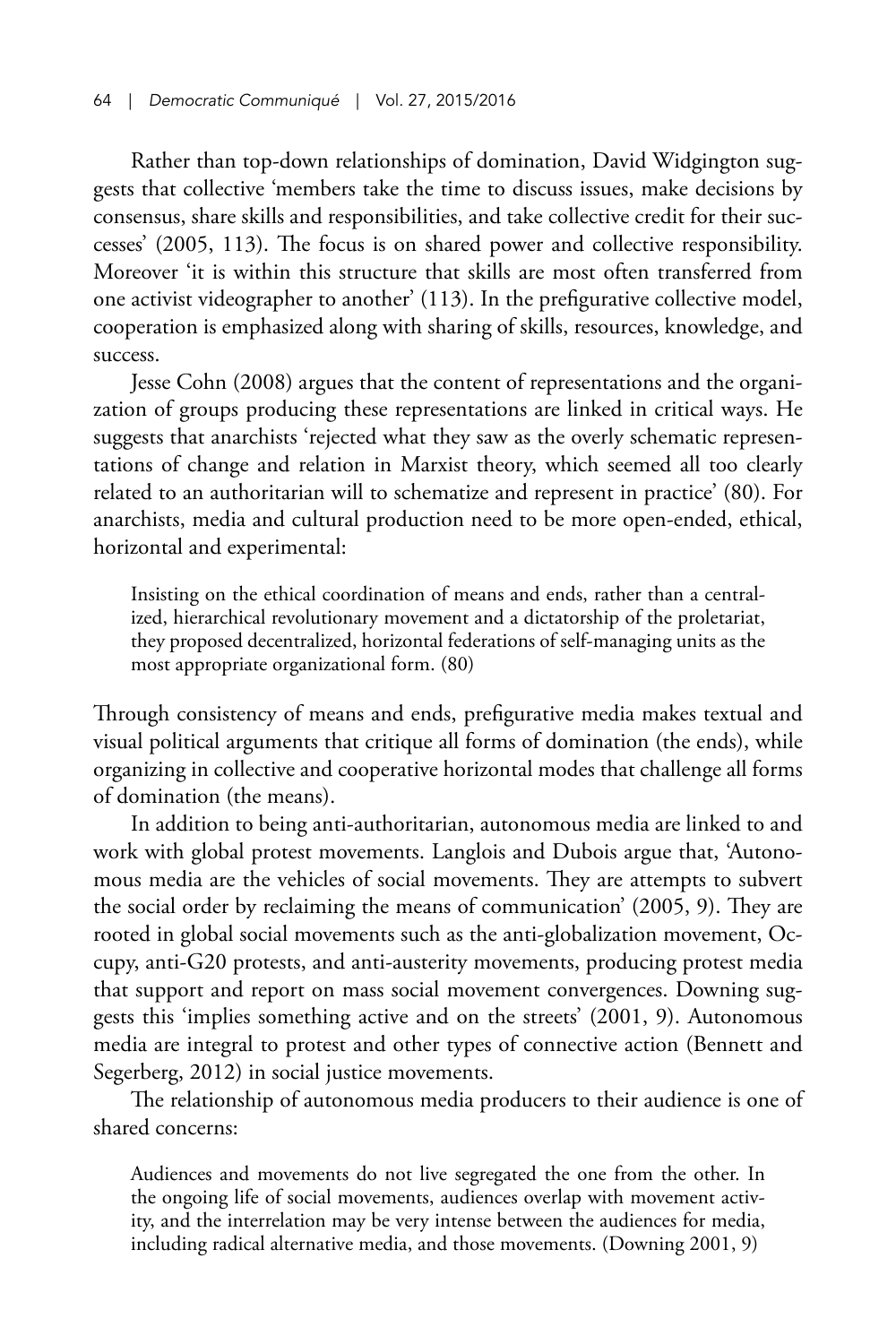By situating autonomous media within social movements—'Movement upsurges appear both to generate and to be stimulated by radical media' (23)—Downing demonstrates that the autonomous political commitments of the social movements themselves are reproduced in the production processes of media. These include decision making in general assemblies, non-hierarchical leadership, deconstruction of gendered, racialized and/or heteronormative power dynamics, and attention to process, traditions emerging from anarchist-feminism.

'Socialist and feminist anarchism's identification of multiple sources of subordination beyond capitalism's directly economic dimension' (Downing 2001, 12) has influenced autonomous media practices of anti-oppression politics. The understanding of multiple interconnected forms of oppression can be traced back to thinkers such as Emma Goldman. Downing argues that, 'the breadth of her concerns is evident—the theater, women's rights, contraceptive education, sexuality, prisons, puritanism, patriotism' (13). Grounded in this complexity of thought, Downing's theories of autonomous media examine 'resistance to multiple sources of oppression, [which] requires dialogue across the varying sectors—by gender; by race, ethnicity, and nationality; by age; by occupational grouping' (19). Downing integrates anti-racist feminist critiques of intersectional oppressions into the foundations of his analysis, including a feminist critique of the Habermasian public sphere based on Nancy Fraser's idea of the counter-public taken up in anarchist thinking on queer autonomous counter-publics (Brown 2007, Jeppesen 2010, Heckert 2013).

The theoretical foundation of autonomous media derives from anarchist traditions of theory and practice, as well as social movement theory and feminist intersectionality theory, emphasizing concerns regarding content and structure, horizontalism, prefiguration, mutual aid or sharing and cooperation, social movement integration, and challenging interlocking oppressions.

# Mapping Alternative Media: Content, Process & Social Movements

From the theoretical perspectives above, it becomes clear that different types of alternative media will emphasize different content, engage different processes of production and modes of organization, and undertake different types of social movement actions and interactions.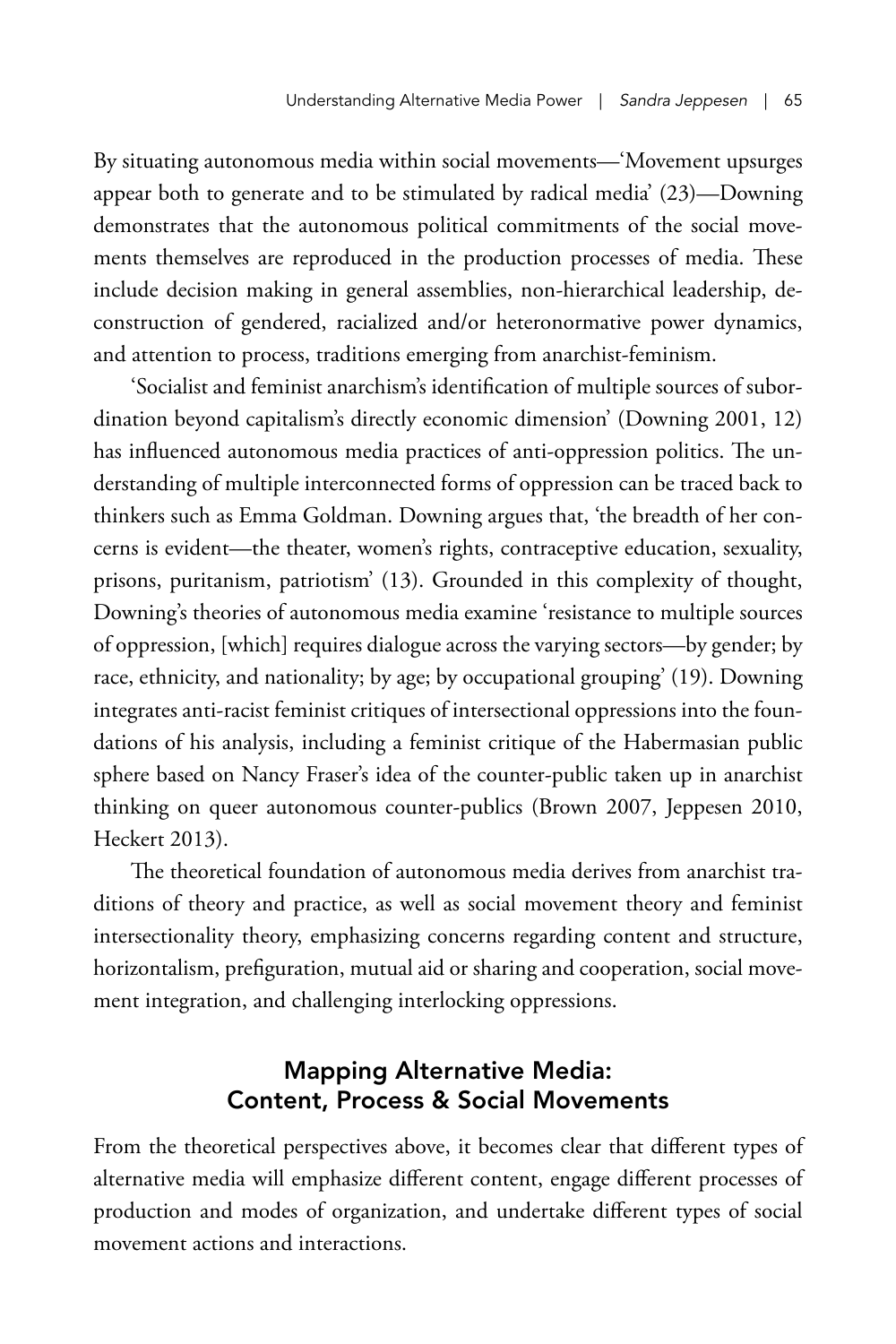| Criteria                                       | DIY Media<br>& Culture                                                                                               | Community &<br>Citizen Media                                                                | <b>Critical Media</b>                                                                                                 | & Radical Media<br>Autonomous                                                                                  |
|------------------------------------------------|----------------------------------------------------------------------------------------------------------------------|---------------------------------------------------------------------------------------------|-----------------------------------------------------------------------------------------------------------------------|----------------------------------------------------------------------------------------------------------------|
| Content (politics,<br>goals)                   | Subcultural identity; Engage civil society<br>Self-representation<br>The personal is<br>of individuals;<br>political | Self-representation of<br>communities;                                                      | Anti-capitalist counter-<br>Create counter-public<br>hegemonic;<br>sphere                                             | Anti-oppression politics<br>Self-representation of<br>movements;                                               |
| (organization,<br>structure)<br>Processes      | loose-knit collec-<br>Do It Yourself;<br>nano' scale<br>Amateur;<br>tives;                                           | Community involve-<br>Individuals or small   Participatory media;<br>Skill sharing<br>ment; | Vertical or horizontal;<br>Preferably large scale<br>Professional;                                                    | Horizontal; Prehgura-<br>Quasi-professional;<br>Small to large scale<br>Skill sharing;<br>tive;                |
| actions & interac-<br>Social movement<br>tions | Engaged in cultural<br>citizenship                                                                                   | munity's issues for the<br>community's benefit<br>Represent the com-                        | Organic intellectuals of<br>Report on anti-capital-<br>ist and anti-corporate<br>social movements;<br>social movement | anti-authoritarian social<br>Support and report on<br>a range of interrelated<br>movements; Media in<br>action |

Table 2. Mapping the four types of alternative media *Table 2. Mapping the four types of alternative media*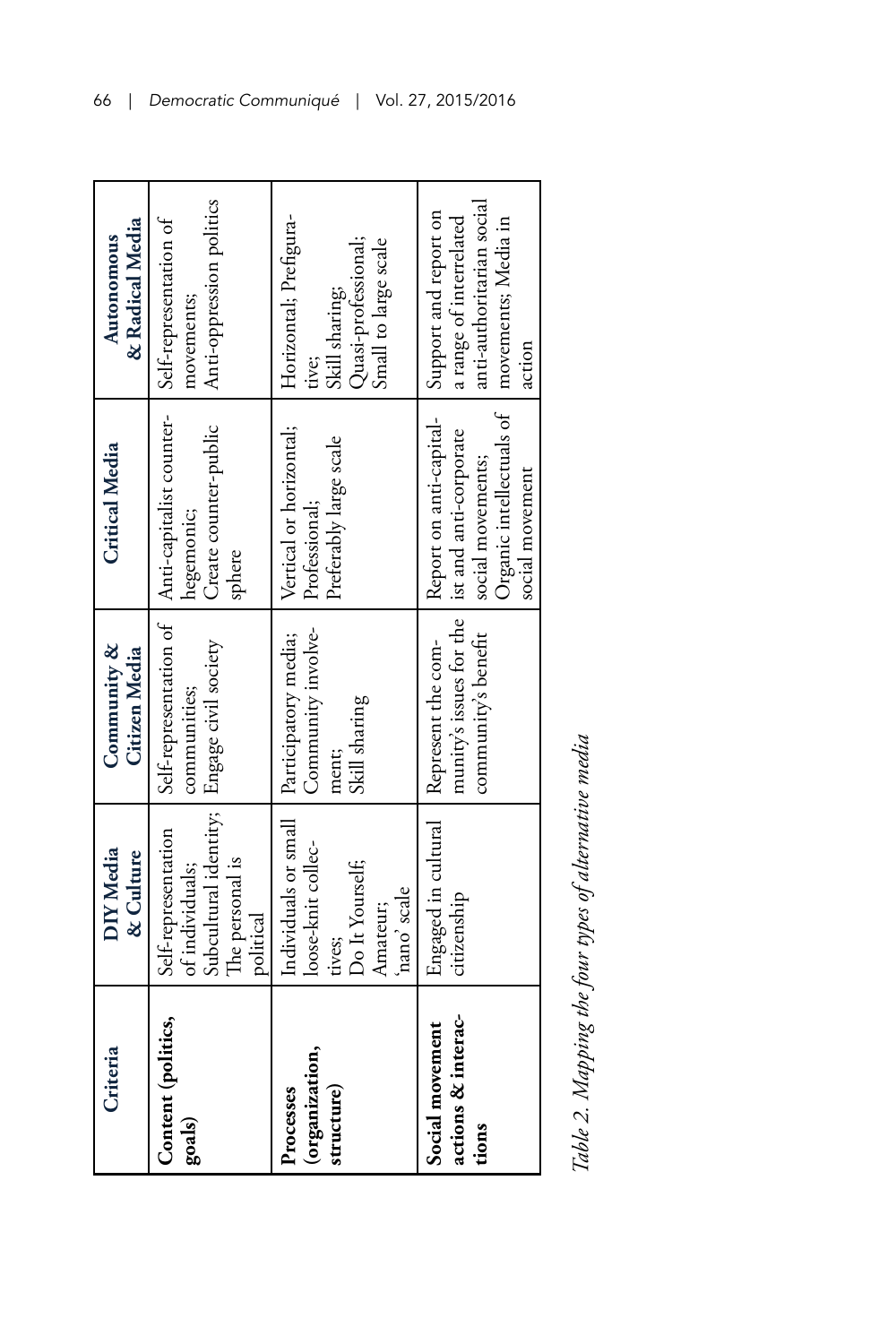## *Content*

The content of DIY media focuses predominantly on the self-representation of individuals and sometimes loose-knit groups, such as Riot Grrrls, emphasizing subcultural identities based on race, class, gender and/or sexuality as articulated with music and politics or other cultural forms. On the other hand, community and citizen media will produce content that reflects events or issues in the community, often from an anti-colonial third-world perspective. Critical media engages civil society at the level of counter-hegemonic anti-capitalist ideas, and develops content that critically analyses the current neoliberal regime. Autonomous and anarchist media focuses on the collective self-representation of social movements, specifically engaging anti-oppression politics to analyze the interlocking nature of class, racialized, gendered and heteronormative oppressions (Breton et al. 2012b).

While DIY media and community media may both be interested in empowerment and the self-representation of marginalized groups, DIY media is constitutive of these groups, whereas community media presumes the pre-existence of a community. For example, DIY media constituted the existence of Riot Grrrl as a cultural movement that did not pre-exist its own media (music, zines, etc.), whereas the communities in Colombia studied by Rodríguez were already geographically fixed communities with shared political interests before members started producing radio shows. They may nonetheless have been constituted as a more cohesive community through their use of media, moving from imagined to real communities.

Similarly, both critical and autonomous media represent anti-capitalist movements and concepts, however they may do so from different perspectives. Critical media for example may focus on interventions in governance toward economic justice against austerity measures, or even Marxist, socialist or communist alternatives in party politics, whereas autonomous media might focus on queer anticapitalist anti-homonormative alternatives to pride, such as the Montreal based Pervers/Cité, or Gay Shame in San Francisco; or movements that are as much anti-state as anti-capitalist and anti-racist, such as the no-border politics espoused through grassroots immigrant and refugee activism of no-border camps.

## *Process*

Process is understood to include the decision-making and production processes of media collectives, including organizational strategies and structures. DIY media tends to be unstructured or informally structured, being produced by individuals, small collectives or loosely knit groups. The media production tends to be amateur or non-professional, and the scale is typically nano (Downing and Pajnik 2008), though sometimes small-scale locally produced material such as zines may travel surprising distances and be copied an unexpectedly high number of times,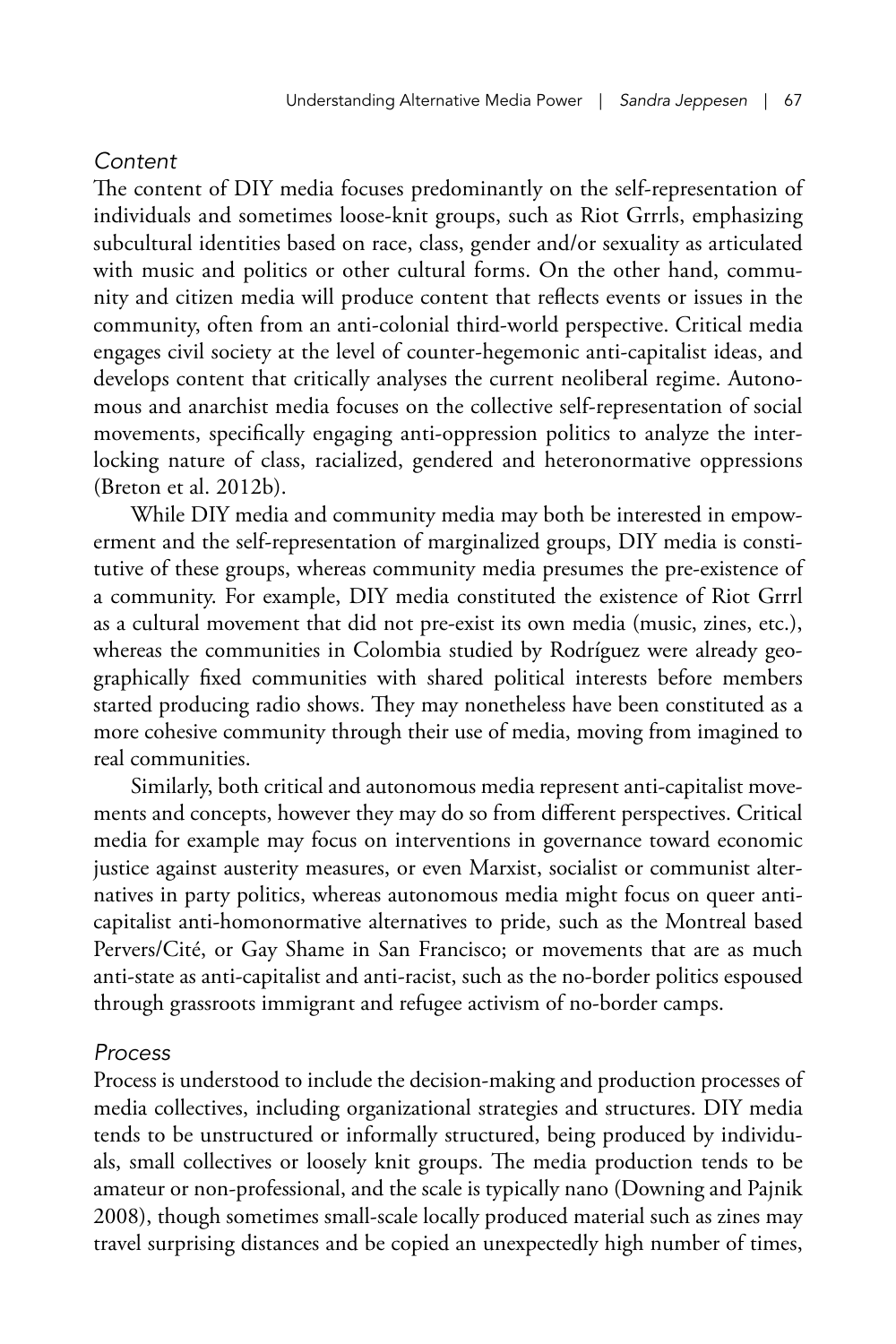such as the *Elaho Valley Anarchist Horde* zine of which more than 3000 copies were distributed (Jeppesen 2012).

Community and citizen media are also amateur, tending to be locally produced for the communities in which they are situated, engaging civil society and attempting to influence local and perhaps regional decision-making. People learn how to make media by participating in media making, through skill-shares and hands-on learning, building in anti-oppression knowledge co-production.

Autonomous media are sometimes more formally structured than DIY media, with prefigurative horizontal consensus decision-making. They also use skill sharing, but this might be through formally organized and facilitated workshops run by quasi-professional members of the collective. Autonomous media may range from small to large scale, depending on specifically articulated goals.

Critical media do not prioritize organizational forms, and may therefore be either vertical or horizontal; they are often more professionalized and larger scale than DIY, citizen, or autonomous media.

#### *Social Movement Actions*

This is the category where the greatest differences appear to play out. DIY media and culture are active in the political sphere of cultural citizenship through the production of music. For example, Riot Grrrls created an anti-corporate independent feminist punk music scene.

Community and citizen media, on the other hand, are focused on making change together with everyone in the community at a local level. DIY media tends to create a specific scene or alternative community based on identities, which may be subcultural or racialized, gendered, queer, etc., and may also exist on a national or international scale, whereas citizen media is typically active within an existing local community.

Critical media are different again, as they serve as a space for developing strategies for anti-capitalist politics, where content is produced by 'organic intellectuals'. This role is perhaps similar to the role of musicians who write political lyrics and may be seen as opinion leaders with the power to influence others. The organic intellectual model is somewhat different to the participatory model that values experience as knowledge (rather than legitimating knowledge through credentials such as education, professional position, or social status).

Autonomous media are rooted in social movements, supporting and reporting on a range of related anti-authoritarian movements from the local to the global. They produce media as a form of direct action, and media producers are often involved in grassroots issues-based activist groups in addition to media activism.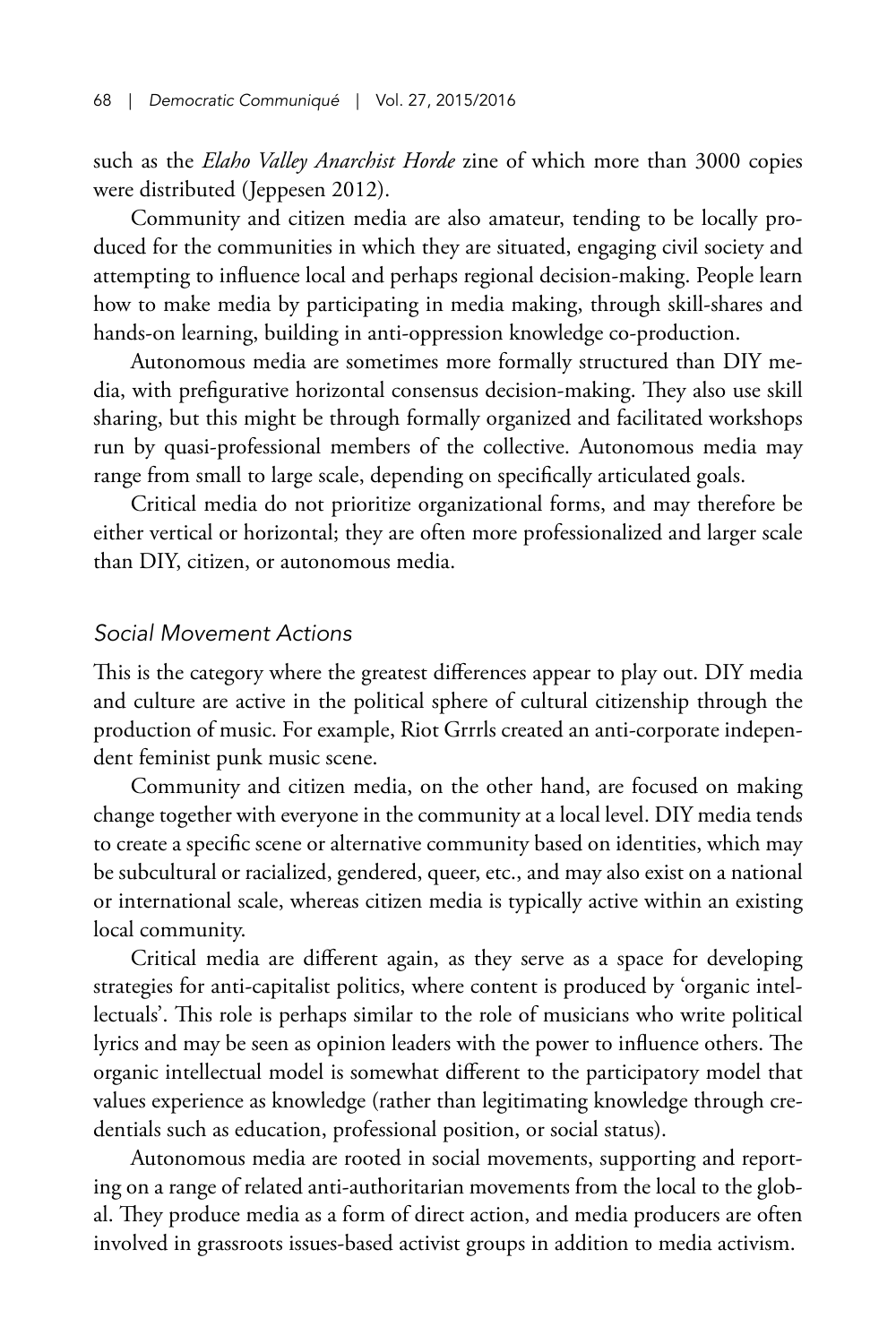# Alternative Media: Ideologies

In order to understand the political projects of these four forms of alternative media, it is necessary to unpack the underlying ideologies of the theories being used to analyze them, and which also are influential within specific media practices. Althusser defines ideology as the 'imaginary relationship of individuals to their real conditions of existence' (1993 [1971], 36). This definition is useful here because the imaginary relationship is constructed through media representations that tell us how to interpret our world. Alternative media constructs alternative representations, which construct alternative imaginary relationships to our lived material conditions. By material conditions we understand not just economic conditions but also relations of gender, sex, race, disAbility, religion, policing, etc. as inscribed through ideological systems such as education, religion, government, mainstream media and the arts.

Each type of alternative media posits a different ideology, a different imaginary relationship to material conditions of existence. As these types of media deconstruct relationships of domination, there is a complex set of assumptions regarding who is dominated or disempowered in society, and how alternative media can facilitate their empowerment. This understanding of media power is constructed on underlying ideological assumptions. While much alternative media theory considers content to be counter-hegemonic, little attention has been paid to the specific hegemony being countered. Better understanding the ideological assumptions of alternative media types will help us to understand conceptions of hegemony and power, providing new avenues for assessing specific alternative media outputs in terms of their efficacy, sustainability and resilience in challenging media power.

| Criteria            | <b>DIY</b>                          | Community &<br><b>Citizen</b>             | <b>Critical Media</b>                | <b>Autonomous</b><br>& Radical                                   |
|---------------------|-------------------------------------|-------------------------------------------|--------------------------------------|------------------------------------------------------------------|
| Ideology            | Left Libertarian<br>(Individualism) | Post-colonial<br>(Third-world<br>Marxism) | Marxist (Anti-<br>capitalism)        | Anarchist (So-<br>cial anarchism,<br>Anti-authoritar-<br>ianism) |
| Core value          | Individual self-<br>empowerment     | Community<br>empowerment                  | Economic<br>justice                  | Collective<br>autonomy                                           |
| Who claims<br>power | The individual                      | The community                             | The post-indus-<br>trial proletariat | 'The people',<br>collectively<br>organized                       |

*Table 3. Ideology, values and power in the four types of alternative media*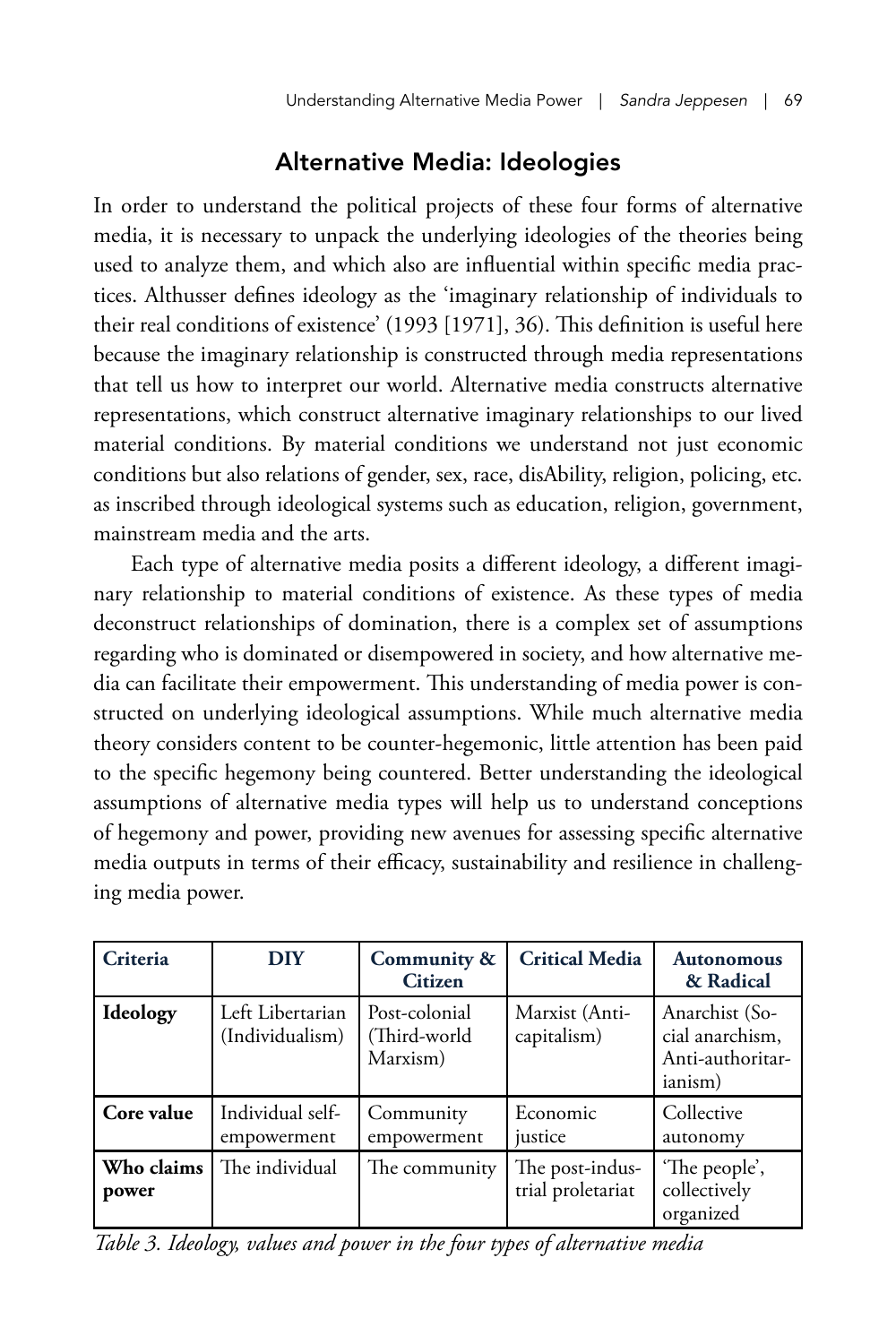## *DIY Media and Culture*

DIY media is based on a left libertarian or individualistic ideology. The DIY discourse implies that nobody is going to do it for you, and emphasizes the independence of individuals in society. DIY media focus on developing individual self-empowerment, often through subcultural belonging. Cultural production is engaged alone or in small groups, allowing the establishment of safer spaces for people with shared identities. These are key media for self-empowerment of people typically silenced in society, and fertile grounds for new theories and expressions of identity, self, the body and agency. DIY media challenge working-class and middle-class lifestyles in different ways by claiming outsider positions in which to participate, and to produce culture by engaging a more authentic reality. DIY media producers shift from a disenfranchised social location to self-empowerment through cultural citizenship. Quintessential forms are the punk band, the Riot Grrrl zine, the DIY art space, and the blog.

This form of alternative media reconceptualizes power along Foucauldian lines as exercised from multiple points (the web of power), or feminist lines where power-with via cooperation supplants competitive or oppressive forms of powerover. Media producers struggle to achieve empowerment through the production of media, moving from a disempowered and disenfranchised social location to one of voice and small media power. For some scholars, this may be theorized as youth culture, where DIY media can be a narrative space of coming of age or coming to political consciousness. The emphasis on power residing within the individual is consistent with a libertarian political ideology, with echoes of individualism.

It becomes more complex, however, when groups engaged in cultural citizenship move beyond the music, art, culture jamming, graffiti or knit bombing scenes to integrate cultural production into social movements. When DIY spaces are formed as cultural centers, for example, they open opportunities for small loose-knit collectives to grow into or connect with larger counter-hegemonic political or social movements. DIY spaces such as queer autonomous zones provide avenues for collective DIY cultural production. This illustrates how these four categories are neither static—groups and individuals change over time—nor impermeable—types of media production may overlap in particular ways or with respect to some value practices, but not others.

## *Community and Citizen Media*

The ideological perspective of community and citizen media is post-colonial thirdworld Marxism, a key ideological perspective of the anti-globalization movement, and contemporary anti-capitalist movements against imperialism, neoliberalism and neo-colonialism, which often originate in the Global South. The core value underlying citizen media is community empowerment in achieving local social change through participatory media led by those directly affected (rather than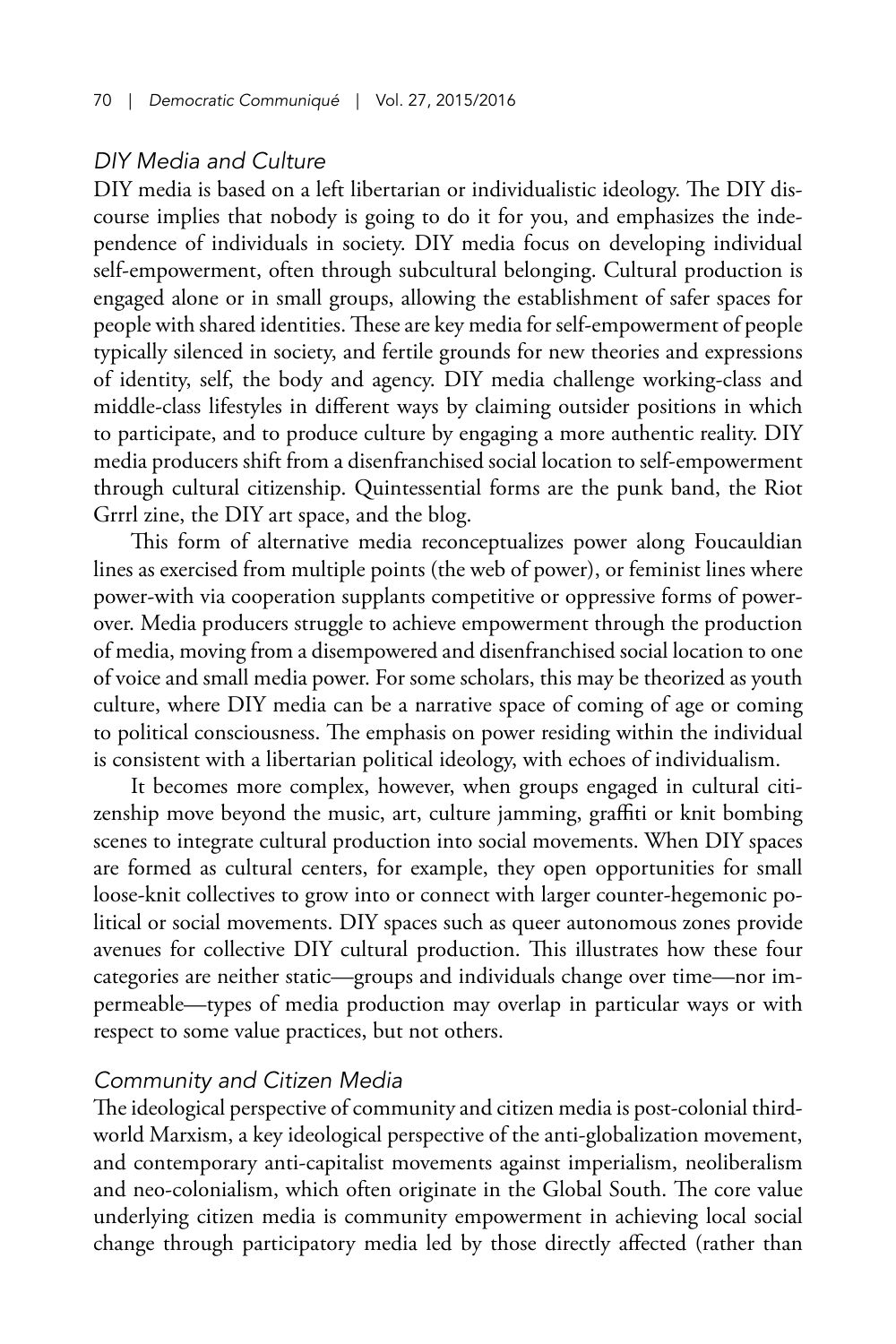individual empowerment in DIY media, or top-down cultural imperialist development communication). As such, the community engaged here both pre-exists the creation of media and is constructed by media dialogues. The quintessential form is community radio.

Community and citizens' media focus on participatory media. Whereas the international development model of communication was a top-down colonial model, often led by NGOs in the Global North, the community and citizen radio model of communication is a bottom-up anti-colonial model led by members of the community who challenge dominant global media forms and political messages by developing local community-led media power.

In contradistinction to DIY media, typically found in urban centers connecting many cities (for example, Riot Grrrl has spread to Russia, via Pussy Riot), community media may often be found in small towns and rural locations. No longer limited to the Global South, however, community media theories and practices have expanded to be taken up globally. Programming can be progressive but it is not always so; nor are stations necessarily organized non-hierarchically.

Some community radio shows broadcast messages of a diasporic community, and will present a range of opinions, ideas, and musical content from that community. They will not necessarily be anti-capitalist, feminist, anti-racist, or anticolonial. This is complicated by the fact that within a single community radio station, the range of ideological perspectives represented in programming may be vast. There may be anarchist, DIY, community and critical content of all kinds being broadcast on a single North American community radio station; however there may also be racist or sexist content, for example, in some of the music being played. The station might be a community radio station, with the goal to empower communities, and the communities who produce the various programs are given the freedom to determine their own content. Community empowerment is still key. However, the anti-imperialist ideological position that grounds community and citizen media in Latin American community media engagement may fall away in some cases in the Global North. Community and citizen media prioritizes skill-sharing and capacity development within local communities, along with participatory open structures and processes, and the goal of serving a local community, empowering that community, and locating power within the community itself.

## *Critical Media*

Critical media reflect and construct an anti-capitalist position from a Western Marxist ideological perspective, with an explicit focus on economic justice. This type of media represents counter-hegemonic global anti-capitalist movements of the post-industrial proletariat, the *flexploited* or *digital precariat* (who may have low incomes despite being well educated). Critical media build a diversified anti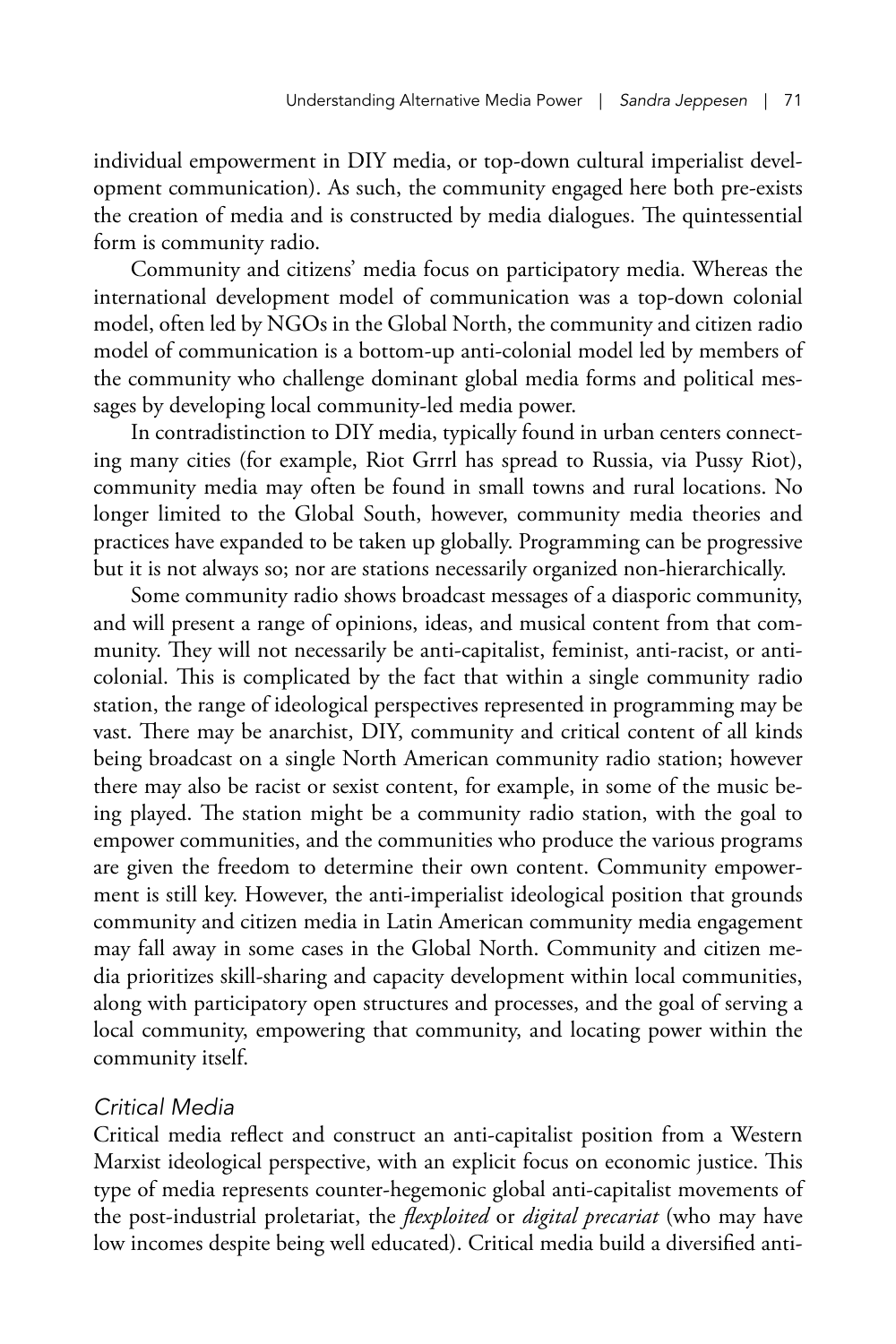capitalist response to the global economic system through critical content and counter-publics. 'They aim at and express the need for the establishment of a co-operative, participatory society' (Fuchs 2011, 303) but need not be produced through co-operative participatory structures which, according to Fuchs, are difficult if not impossible to establish and sustain within a capitalist society. The quintessential form is the widely distributed anti-capitalist magazine.

Critical media presume that the power to establish strong counter-hegemonic, specifically anti-capitalist social movements and their media emanates from or is situated within the post-industrial proletariat. Fuchs uses Hardt and Negri's notion of the multitude to argue that the proletariat has grown beyond the 'industrial wage labour class' (306) to include 'the unemployed, houseworkers, migrant workers, developing countries, retirees, students, precarious workers, precarious self-employment and knowledge workers' (306).

In the era of austerity measures, assuredly it is important to acknowledge that the working class has changed; however, this list bears interrogation. Not all of these subject positions are individual victims of capitalism or economic injustice. Retirees, for example, may include people struggling to make ends meet on a low fixed income, as well as those with substantial pensions and investments. Knowledge workers in the high tech sector may be highly educated and lucratively employed. However, perhaps the most incongruent item on the list is developing countries, which are firstly, not a social class, and secondly, socially stratified with extremes of wealth and poverty rather than being uniformly victims of economic justice. Omissions from this list include such positions as retail workers, the underemployed, workers with multiple minimum wage jobs living below the poverty line, and service industry workers, as well as many sectors of contemporary post-industrial labour that are often overlooked, as they are gendered female (e.g. sweat-shop workers, childcare workers, and sex workers). Critical media focuses specifically on the post-industrial proletariat to build a diversified anti-capitalist response to hegemony through alternative media content. This proletariat is no longer a factory worker or peasant, but rather takes up a vast portion of the precarious post-austerity workforce. Anti-capitalist media workers or media activists both participate in this new exploited proletariat of highly educated but low-paid knowledge workers, and also represent their interests in media content.

There is clearly a link between critical media and community media, as both engage Marxist theory. While community media focuses on media produced by regular citizens against capitalism, colonialism and neoliberalism in communities in the Global South, critical media approaches capitalism from a Euro-American perspective, examining media production of the new *precariat* in the Global North. Therefore who is disempowered and framed as claiming power is somewhat different (the *precariat* in the Global North vs. the neo-colonized community in the Global South). This analysis is complicated, however, when communities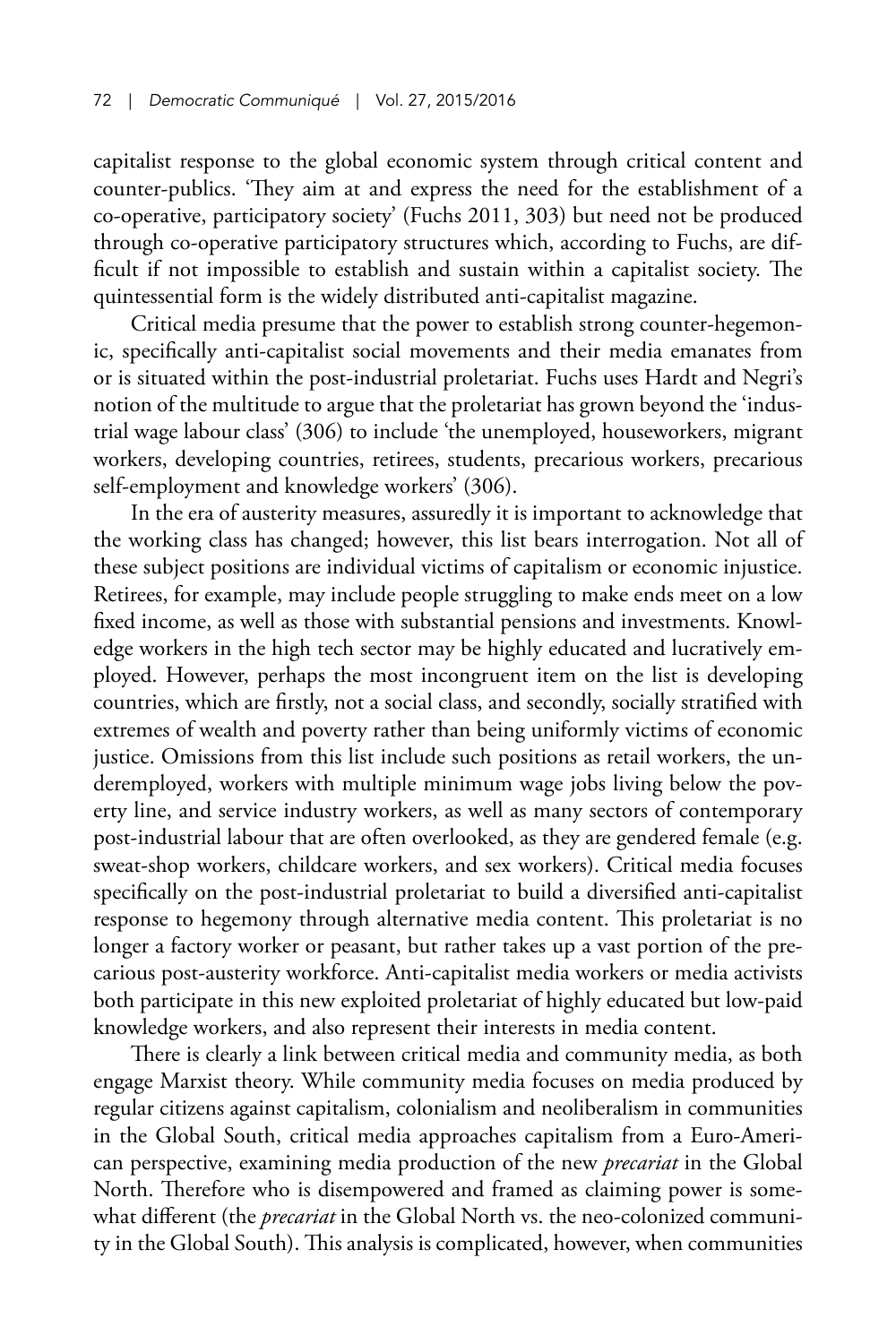from the Global South self-represent as part of the diaspora in the Global North in solidarity movements, for example.

#### *Autonomous and Radical Media*

Autonomous and radical media share a social anarchist or anti-authoritarian ideological framework. They emphasize the core value of collective autonomy, which is premised upon the notion that the liberation of one person is connected to the liberation of all. Thus autonomous media are collectively organized, and rooted within decentered liberatory social movements emphasizing alternative values and egalitarian practices such as consensus decision making and horizontalism. 'These values [and practices] include direct democracy, participation, cooperation, collective self-determination, taking action to create change, mutual respect, longterm accountability, and lived social equality, among others. They are crucial to the creation of anarchist media' (Jeppesen 2012, 265). Moreover, autonomous media are supported by and put into action a political analysis that includes antioppression practices of intersectionality theory (Breton et al. 2012b). The collectivity is not defined simply as a postindustrial proletariat, but rather through a multiplicity of interlocking subject-positions.

The quintessential form is the Indymedia network and Independent Media Centres, or IMCs. To understand challenges to media power of the IMC movement, Downing explains Todd May's Foucauldian formulation of power: 'his acknowledgement of the micro-circuits of social and cultural power and the necessity to defy them on that level is one that works well in relation to socialist anarchist thought' (Downing 2003, 250). This re-articulation of Foucault's notion of power through an anarchist lens allows autonomous media theorists and activists to challenge critiques of the purported ineffectiveness of small-scale media. If micro-circuits of political, social and cultural power can be challenged through micro-circuits of media, then small-scale or nano-media can be crucial to large-scale social movements. Furthermore, Foucault argues that power is everyone, and that power can be productive, therefore theories of empowerment for autonomous media reclaim power through daily organizational enactments of 'power-with' the collectivity toward the public good.

'Defining the source of the problems we face and the nature of the power that maintains them is central to deciding how to address them. The angles of vision of socialist anarchism, historically Marxism's chief antagonist on the Left, offer a significantly wider view than does conventional Marxism' (Downing 2001, 13). For Downing, this is because of anarchism's consideration of the interconnectedness of many liberatory movements. Therefore for autonomous media, productive rather than oppressive power is engaged, both within a horizontally organized collectivity who make decisions together, and through free association with other collectivities who consider how best to organize not just media operations, but all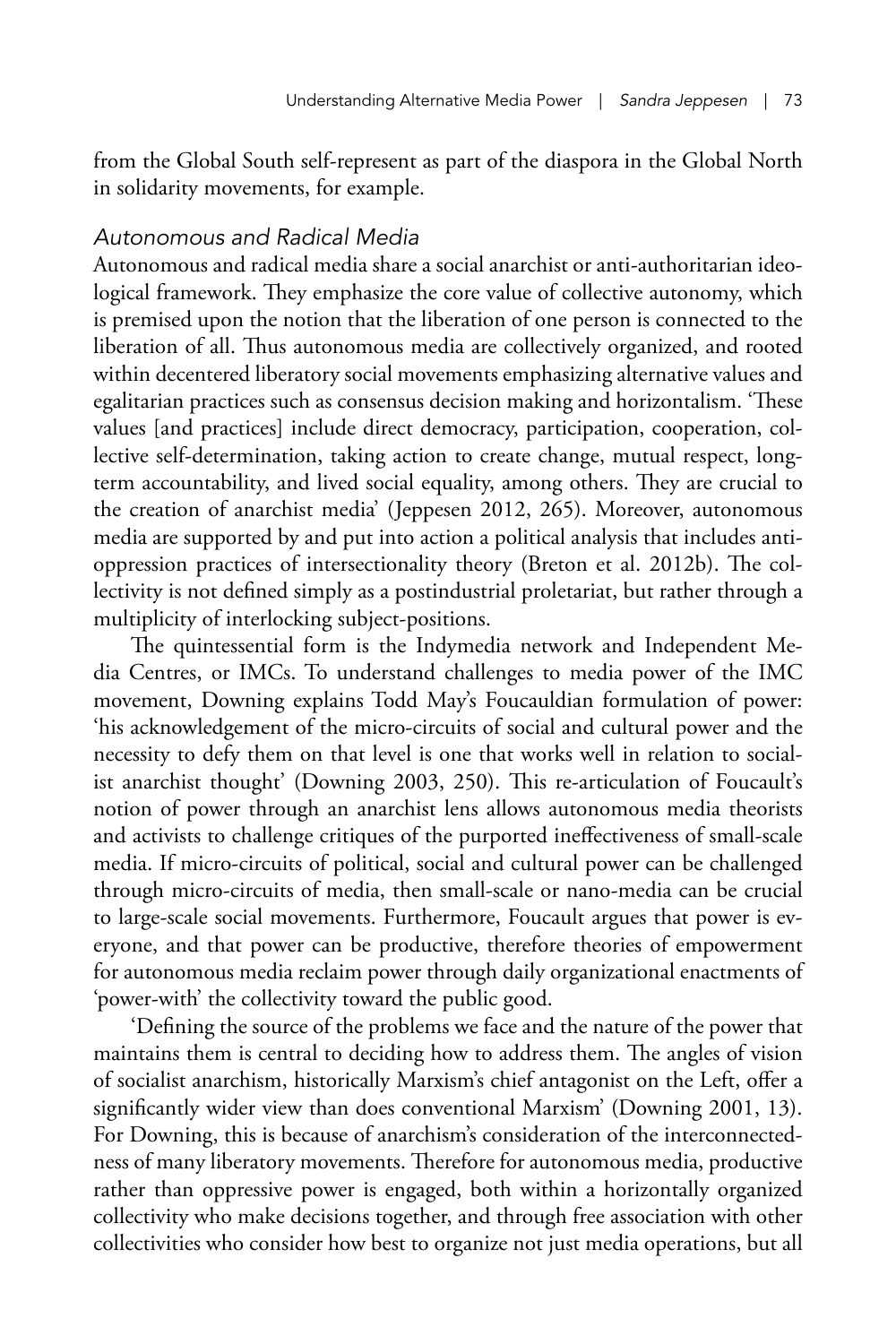of society. This ideological position informs both media content and processes or structures.

We need now to add to the concepts already reviewed by exploring in more detail notions of power, hegemony, and resistance… It is naïve to suppose that either culture or communication are anything so innately democratic, although their construction is certainly more emergent that it is presciently organized. In communication and culture, power processes and differentials are everywhere. (Downing 2001, 10)

Downing thus engages Foucault's notion of a web of power that infuses all interactions, and may also be everywhere resisted. Autonomous media producers are attentive to power dynamics within media collectives, and generative of processes to share, diffuse or otherwise call attention to power. Thus the collectivity is framed as staking a claim to horizontal forms of empowerment through autonomous media production. This collectivity challenges media power by disarticulating media from corporate conglomerates and reorganizing it in ways that allow for the practice of empowerment through systemic and structural change.

# Conclusion: Toward Alternative Media Power

This article has comparatively analysed four types of alternative media in terms of their theoretical approaches, structures, content and social movement actions, as well as their conceptions of ideology and power. The goal is not to privilege one type over the others, but to understand their specific differences. This is key to developing a more in-depth understanding of the challenges to power offered by engagement with each of these forms, each of which is particularly strong at challenging certain ideological formations or regimes of truth, but also has its limitations.

DIY media challenges dominant media representations, presenting alternative histories and herstories, but is limited by its emphasis on ideologies of individualism in terms of building greater social movements across difference. Community media offers powerful critiques of neoliberal capital from a Third-World Marxist perspective, and as such can lead to profound community change, however links to diverse global struggles might strengthen this approach, without losing the specificity of local media and social issues. Critical media provides a political economy approach to alternative media that considers producers as workers within a global anti-capitalist movement, which might offer serious challenges to neoliberal capital from the EuroAmerican perspective. However, differences among subjectivities in a diverse range of global capitalist societies are sometimes elided, weakening the potential for change. Autonomous media emphasizes process as much as content, paying specific attention to horizontal organizing and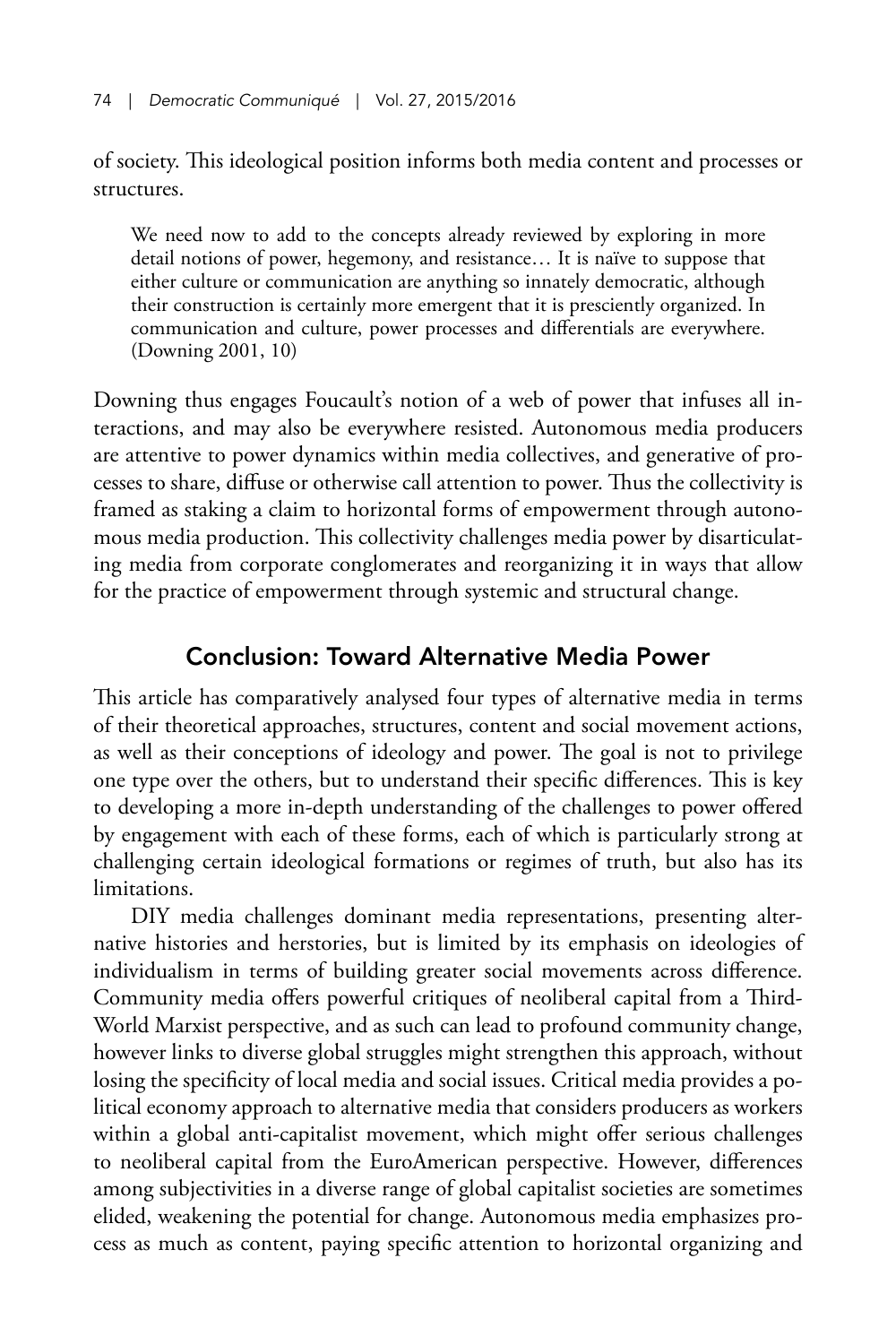prefigurative politics, as well as introducing intersectional critiques based not just on class but also on gender, sexuality, race and indigenous perspectives, broadening possibilities for change across multiplicities of social movements, however sometimes the emphasis on process can slow down media production, as media activists must learn not just to produce media but also to produce horizontalism in practice, sometimes limiting its reach.

Understanding the distinctions among these forms of alternative media, their theoretical frameworks, and their political commitments allows us to see the depth and breadth of global alternative media production, and to better analyze its effectiveness in not just creating alternative media, but also in challenging media power through sustainable and resilient networks that have the potential to work together across difference to accomplish the profound global social change that is so crucial at this point in history.

# Bibliography

- Althusser, L. (1971) 1993. *Essays On Ideology*. London: Verso.
- Atton, C. 1999. "Green Anarchist: A Case Study of Collective Action in the Radical Media." *Anarchist Studies* 7: 25-49.
- —-. 2002. *Alternative Media*. London: Sage.
- —-. 2006. "Far-right media on the Internet: culture, discourse and power." *New Media & Society* 8(4): 573-587.
- —-. 2007. "Current Issues in Alternative Media Research." *Sociology Compass* 1(1): 17–27.
- Bailey, O., Cammaerts B. and Carpentier N. 2007. *Understanding Alternative Media*. New York: Open University Press.
- Bennett, W.L. and Segerberg, A. 2012. "The logic of connective action: Digital media and the personalization of contentious politics." *Information, Communication & Society* 15(5): 739- 768.
- Breton, E., Jeppesen, S., Kruzynski A., and Sarrasin R. 2012a. "Prefigurative self-governance and self-organization: the influence of antiauthoritarian (pro)feminist, radical queer and antiracist networks in Quebec." In *Organize! Building from the Local for Global Justice,* edited by Choudry A., Hanley J. and Shragge E*.*, 156–173. Oakland CA: PM Press.
- —-. 2012b. "Feminisms at the heart of contemporary anarchism in Quebec: grass-roots practices of intersectionality." *Canadian Woman Studies* 29(3): 147-59.
- Brophy E., N.S. Cohen & G. de Peuter. 2015. "Labour Messaging: Practices of Autonomous Communication." In *The Routledge Companion to Labor and Media*, edited by Maxwell R., 315-326. New York: Routledge.
- Brown, G. 2007. "Autonomy, Affinity and Play in the Spaces of Radical Queer Activism." In *Geographies of Sexualities,* edited by Lim DJ, Brown DG, and Browne DK. London: Ashgate.
- Cohen, N.S. 2008. "The Valorization of Surveillance: Towards a Political Economy of Facebook." *Democratic Communiqué* 22(1): 5-22.
- —-.2012. "Cultural Work as a Site of Struggle: Freelancers and Exploitation." *tripleC* 10(2): 141- 155.
- —-. 2013. "Commodifying Free Labor Online: Social Media, Audiences, and Advertising." In *The Routledge Companion to Advertising and Promotional Culture*, edited by West, E. and McAllister, M., 177-191. New York: Routledge.
- Cohn J.S. 2006. *Anarchism and the Crisis of Representation: Hermeneutics, Aesthetics, Politics*. Cranbury NJ: Associated University Press.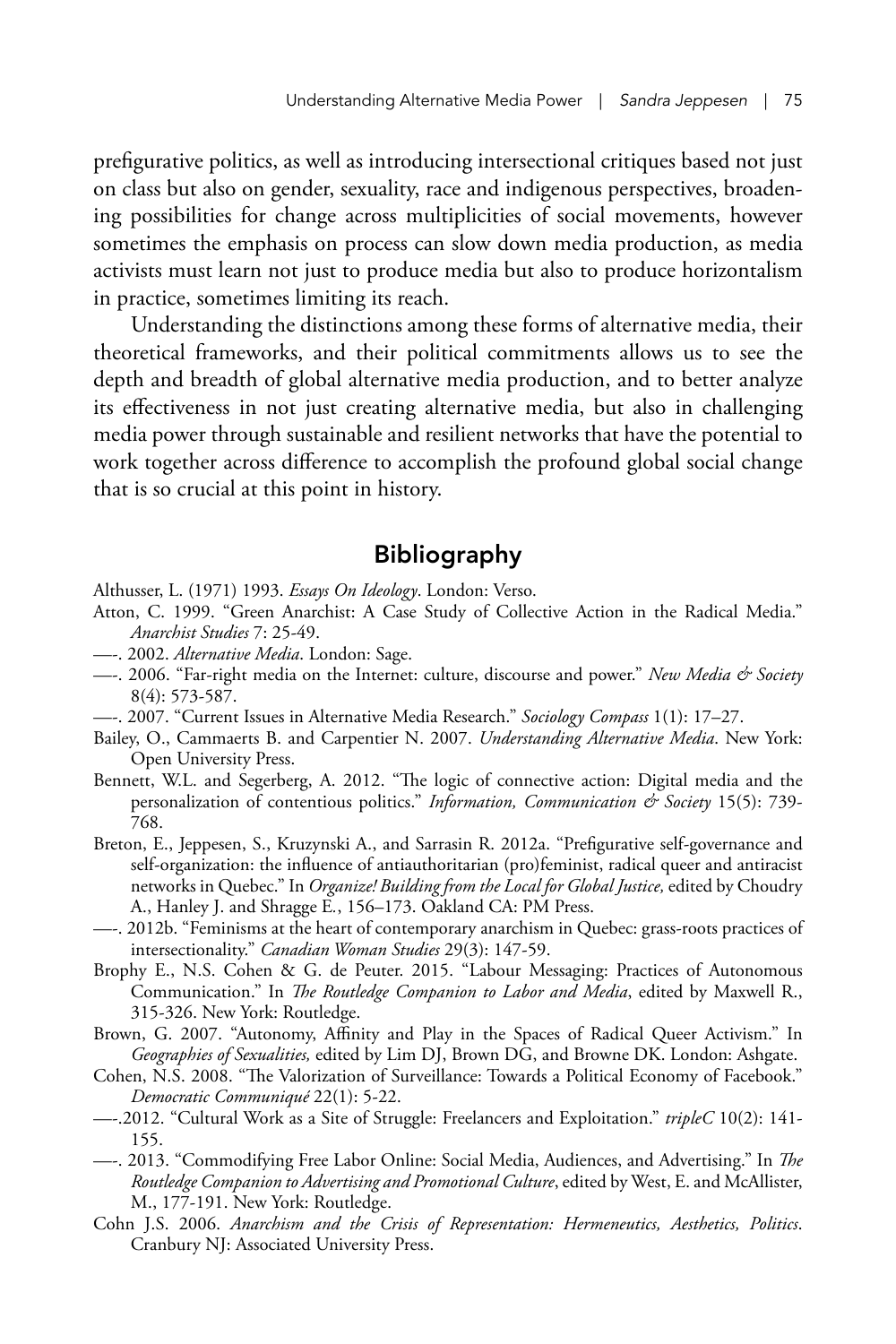- Deuze, M. 2006. "Ethnic media, community media and participatory culture." *Journalism* 7(3): 262-280.
- Downing, J. (1984) 2001. *Radical Media*. London: Sage.
- —-. 2003. "The Independent Media Center Movement and the Anarchist Social Tradition." In *Contesting Media Power,* edited by Couldry N and Curran J, 243-250*.* London: Rowman & Littlefield.
- Duncombe, S. 1997. *Notes from Underground: Zines and the Politics of Alternative Culture*. London: Verso.
- —-. 2002. *The Cultural Resistance Reader*. London: Verso.
- Dyer-Witheford, N. 1999. *Cyber-Marx: cycles and circuits of struggle in high-technology capitalism*. Chicago: University of Illinois Press.
- —-. 2015. *Cyber-Proletariat: Global labour in the digital vortex*. London: Pluto.
- —-. 2001. "Empire, Immaterial Labor, the New Combinations, and the Global Worker." *Rethinking Marxism* 13(3-4): 70-80.
- Fanon, F. (1961) 1963. *The Wretched of the Earth*. New York: Grove.
- Feigenbaum, A., Frenzel, F. & McCurdy, P. 2013. *Protest Camps*. New York: Zed Books.
- Fuchs C. 2010. "Alternative Media as Critical Media." *European Journal of Social Theory* 13(2): 173–192.
- —-. 2011. *Foundations of Critical Media and Information Studies*. New York: Routledge.
- Freire, P. 1970. *Pedagogy of the Oppressed*. London: Continuum.
- Gerbaudo, P. 2012. *Tweet and the Streets: Social Media and Contemporary Activism*. London: Pluto.
- Hebdige, D. 1979. *Subculture: The Meaning of Style*. London: Methuen.
- Heckert, J., and Cleminson R., eds. 2011. *Anarchism & Sexuality: Ethics, Relationships and Power*. London: Routledge.
- Heckert, J. 2013. "Anarchy without Opposition." In *Queering Anarchism: Addressing and Undressing Power and Desire,* edited by Daring C.B., Rogue J., Shannon D. and Volcano A. Oakland: AK Press.
- Howley, K. 2010. *Understanding Community Media*. New York: Sage.
- Huesca R. and Dervin, B. 1994. "Theory and practice in Latin American alternative communication research." *Journal of Communication* 44(4): 53-73.
- Jeppesen, S. 2009. "Creating guerrilla texts in rhizomatic value-practices on the sliding scale of autonomy: toward an anti-authoritarian cultural logic." In *New Perspectives on Anarchism,*  edited by Jun N. and Wahl S. Lanham MD: Lexington Books.
- —-. 2010. "Queer anarchist autonomous zones and publics: Direct action vomiting against homonormative consumerism." *Sexualities* 13(4): 463-478.
- —-. 2012. "DIY Zines and Direct-Action Activism." In *Alternative Media in Canada: Policy, Politics and Process,* edited by Kozolanka K., Mazepa P. and Skinner D. Vancouver: UBC Press.
- Jeppesen, S., Kruzynski, A., Lakoff, A. and Sarrasin, R. 2014. "Grassroots autonomous media practices: a diversity of tactics." *Journal of Media Practice* 15(1): 21-38.
- Jeppesen, S., Kruzynski, A., and Riot, C. forthcoming. "Queer and Trans People of Color Community Arts Collective: Ste-Émilie Skillshare." In *Artistic Citizenship*, edited by Elliot DJ. London: Oxford UP.
- Kahn, S. 2010. "Amplifying Action Oriented Media Pedagogy: Identity, access and social change in community radio." Unpublished thesis, York University.
- Kaltefleiter, C.K. 2009. "Anarchy girl style now: riot grrrl actions and practices." In *Contemporary Anarchist Studies,* edited by Amster R., DeLeon A., Fernandez L., Nocella A.J. and Shannon D., 224-235.
- Karpf, D. 2012. "Online Political Mobilization from the Advocacy Group's Perspective: Looking Beyond Clicktivism." *Policy & Internet* 2(4): 7-41.
- Kidd, D. 2003. "Indymedia.org: A new communications commons." In *Cyberactivism: Online activism in theory and practice*, edited by McCaughey M. and Ayers M.D. 47-70. New York: Routledge.